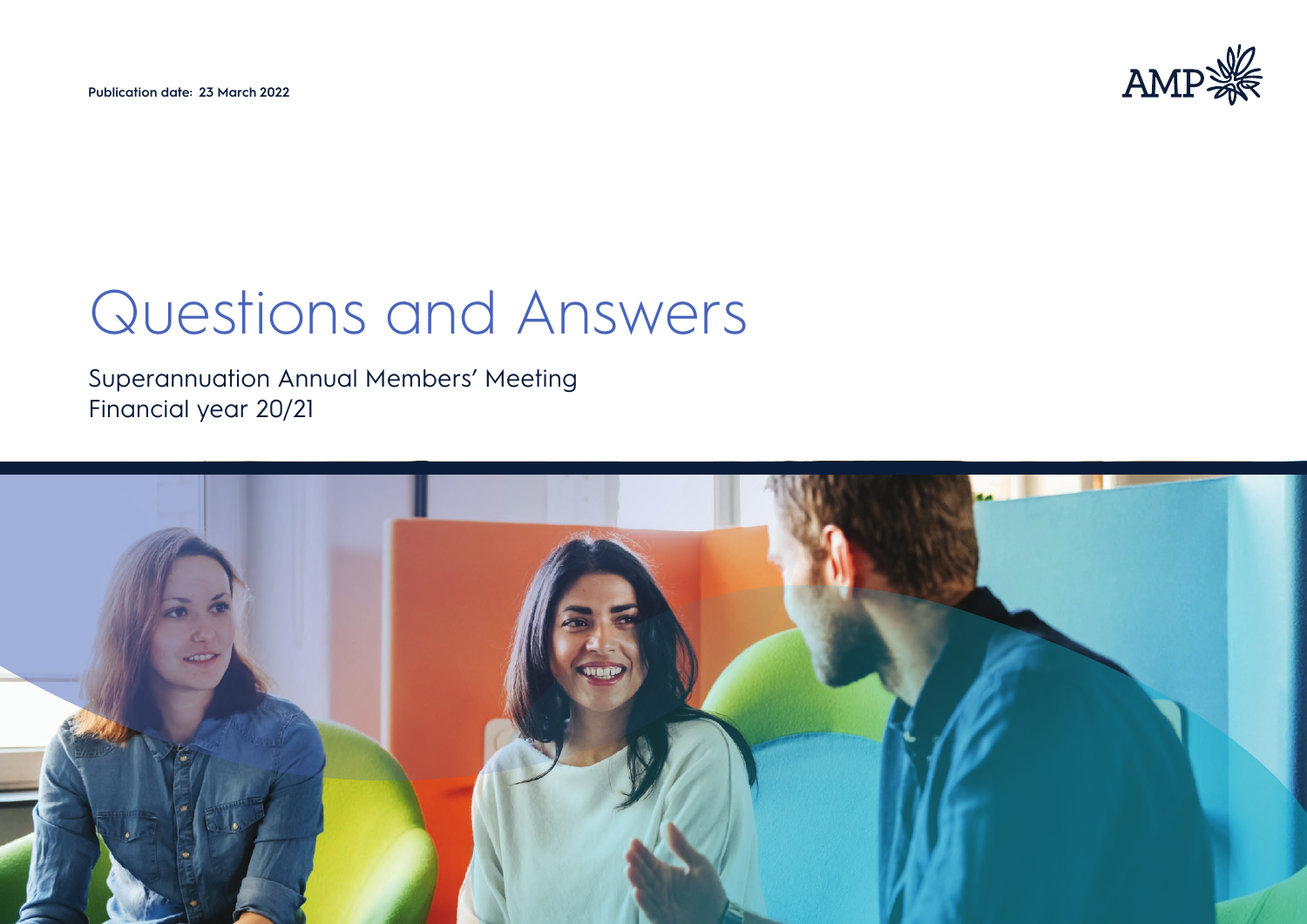Thanks very much to those members who asked questions about their AMP super or pension for the superannuation Annual Members' Meeting (AMM).

### **What's in this document**

The answers included below are in response to questions submitted by members on the day of the AMM, plus questions submitted beforehand, that weren't addressed in the AMM.

Many of the questions are about similar topics, so to make it easier to find the answers, we've grouped related themes and topics together. We've also included some examples of specific questions from members, which appear exactly as they were sent to us.

As the meeting was held for members of two different funds – the AMP Superannuation Fund and the Wealth Personal Superannuation and Pension Fund – this document includes questions from members of both funds. Most answers are generic to both funds, but for those that are specific to a fund; we've made this clear in the answer.

Please check the **[contents page](#page-2-0)** to find the topic you asked about or are interested in.

## **Find personalised tailored help**

For privacy reasons, we haven't answered any personal super questions here. Instead, we've tried to get in touch with these members to discuss their super or pension questions needs separately. Here's where you can access support:

### **Book a super health check**

If you have an AMP super account and would like to know more about your super, book a complimentary 20-minute super coaching session. These 1:1 appointments can help you get financially fit and understand your super better.



### **Simple super advice**

Complimentary simple phone-based advice on select topics at no extra cost. Available to AMP Super Fund members and limited to advice about your super within the fund.



Book now at **[amp.com.au/financial-advice/simplesuper-options](https://www.amp.com.au/financial-advice/simplesuper-options)**

### **Your adviser**

If you have an adviser, they can help with broader financial questions by considering your personal circumstances.



Find an adviser at **[amp.com.au/financial-advice](http://amp.com.au/financial-advice)**

Any advice and information provided is general in nature, hasn't taken your circumstances into account, and is provided by N.M. Superannuation Proprietary Limited, which is part of the AMP group (AMP). It's important you consider your personal circumstances, read the product disclosure statements and financial services guides and consider speaking to a professional before deciding what's right for you. The super health check is provided by AWM Services and is general advice only. It does not consider your personal circumstances. Simple super (intrafund) advice is provided AWM Services to eligible members of the AMP Super Fund. AWM Services is a wholly owned subsidiary of AMP.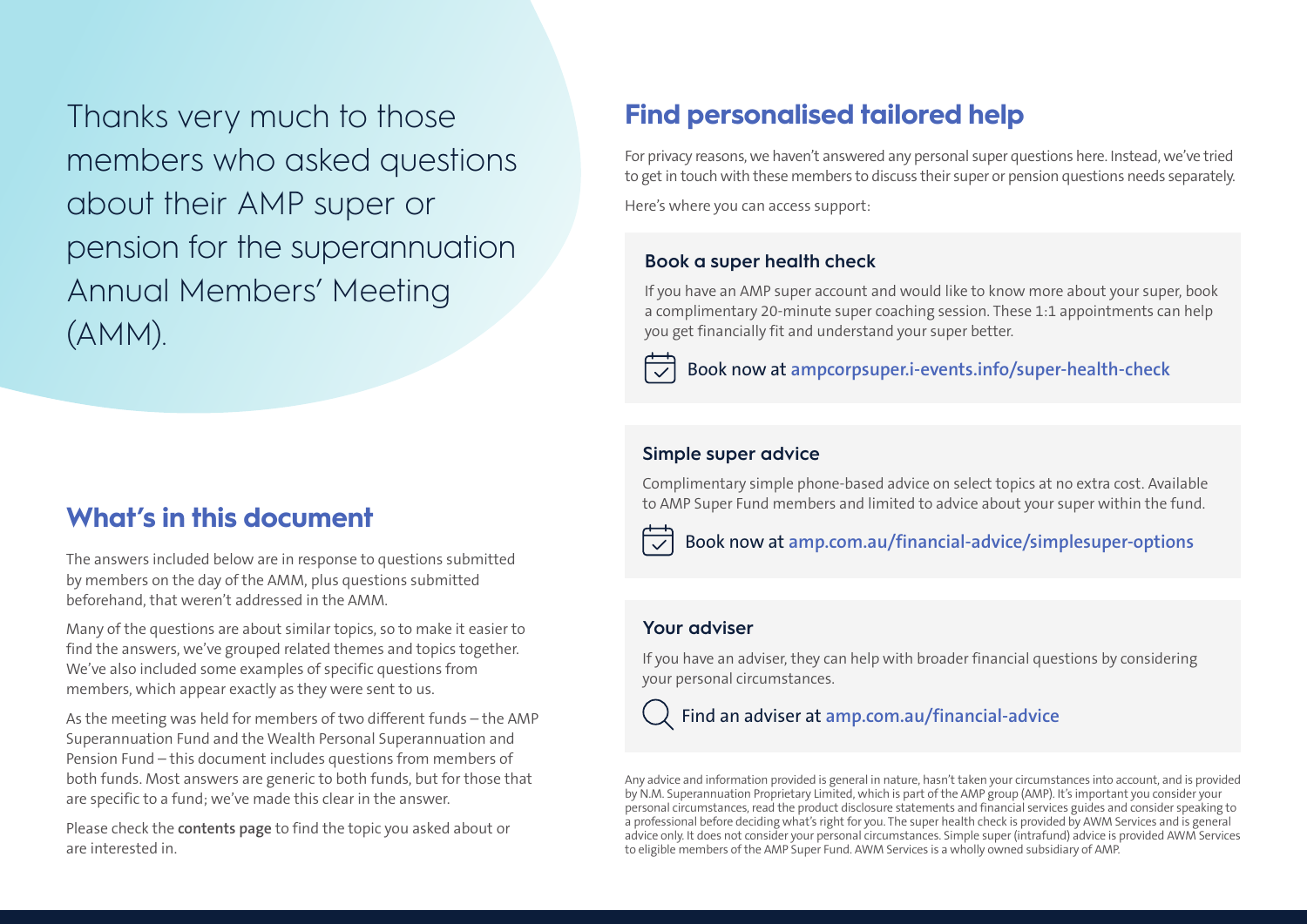# <span id="page-2-0"></span>Contents **Q&A categories**

- <span id="page-2-1"></span>**>** [About investments](#page-3-0) 4
- **>** [AMP general](#page-7-0) 8
- **>** [Fees](#page-8-0) 9
- **>** [Insurance](#page-12-0) 13
- **>** [Investment returns](#page-14-0) 15
- **>** [North](#page-16-0) 17
- **>** [Product features](#page-17-0) 18 **>** [Retirement](#page-24-0) 25 **>** [Self-managed super funds \(SMSFs\)](#page-27-0) 28 **>** [Super – general](#page-28-0) 29 **>** [Support services](#page-29-0) 30

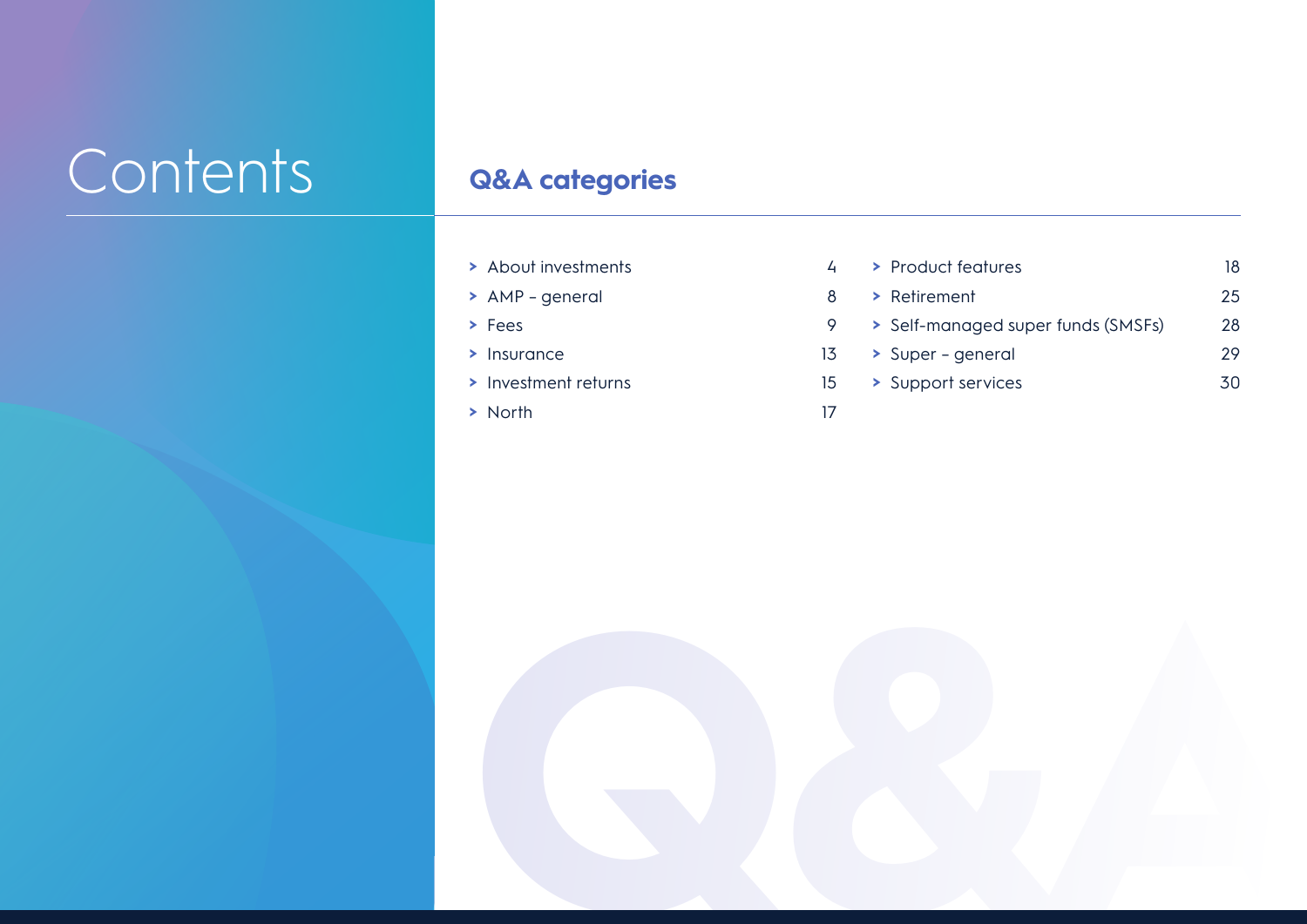<span id="page-3-0"></span>

| <b>CATEGORY</b>           | <b>ABOUT INVESTMENTS</b>                                                                                                                                                                                                                                                                                                                                                                                                                                                                                                                                                                                                                                                                                                                                                                                                                                                             |
|---------------------------|--------------------------------------------------------------------------------------------------------------------------------------------------------------------------------------------------------------------------------------------------------------------------------------------------------------------------------------------------------------------------------------------------------------------------------------------------------------------------------------------------------------------------------------------------------------------------------------------------------------------------------------------------------------------------------------------------------------------------------------------------------------------------------------------------------------------------------------------------------------------------------------|
| <b>Question 1</b>         | How have Dynamic Asset Allocated funds performed during the market volatility?                                                                                                                                                                                                                                                                                                                                                                                                                                                                                                                                                                                                                                                                                                                                                                                                       |
| <b>Example question:</b>  | > In light of the market volatility over the past few years (due to Covid19 etc) have the Dynamic Asset Allocated funds delivered<br>on their goal of better managing such market volatility?                                                                                                                                                                                                                                                                                                                                                                                                                                                                                                                                                                                                                                                                                        |
| Answer                    | Market volatility caused by the COVID-19 pandemic has produced a favourable investment environment and opportunities for<br>active management of funds. This has meant that AMP's Dynamic Asset Allocation (DAA) investment team has been able to<br>improve risk-adjusted return outcomes for members. We are continuing to enhance the DAA investment model, taking greater<br>advantage of quantitative indicators and signals to make investment decisions.                                                                                                                                                                                                                                                                                                                                                                                                                      |
| <b>Question 2</b>         | What is AMP's strategy to offer cryptocurrency as an investment option?                                                                                                                                                                                                                                                                                                                                                                                                                                                                                                                                                                                                                                                                                                                                                                                                              |
| <b>Example questions:</b> | > What is the current position on cryptocurrency, and does it have a place in superannuation?<br>> Competitors are soon deploying new features allowing customers to hold digital cryptocurrency assets. Are there any plans for<br>AMP Super fund customers for a portion of their super to be invested in cryptocurrency?<br>> Would crypto funds with legit digital assets with potential growth be included soon in the 'Investment Options' within the<br>existing Plan Offerings at AMP? If yes, by when tentatively?<br>> Would members / customers be given an opportunity to choose % Allocation towards 'Crypto Investments' within their<br>'Portfolio Investment Mix'?<br>> Is there or are there any plans for an investment product that makes money during a market correction?                                                                                       |
| Answer                    | We'll continue to closely watch the crypto market as it's evolving rapidly, and we recognise increasing interest from many of<br>our members.<br>We're mindful of the speculative and volatile nature of cryptocurrency as an investment. We have a responsibility on behalf of<br>our members to carefully assess risk and screen investments for this volatility, to make sure funds are properly protected.<br>For our master trust products, we're investigating cryptocurrency with an open mind future member and adviser needs. We've<br>also recently added crypto-based investment options to our platform offer.<br>Before investing in cryptocurrency, we encourage investors to speak with their adviser. To learn more about the crypto market,<br>our Chief Economist Shane Oliver discusses on it in one of our Simplifying Investing podcast series, available here. |

### 4 **>** [BACK TO CONTENTS](#page-2-1)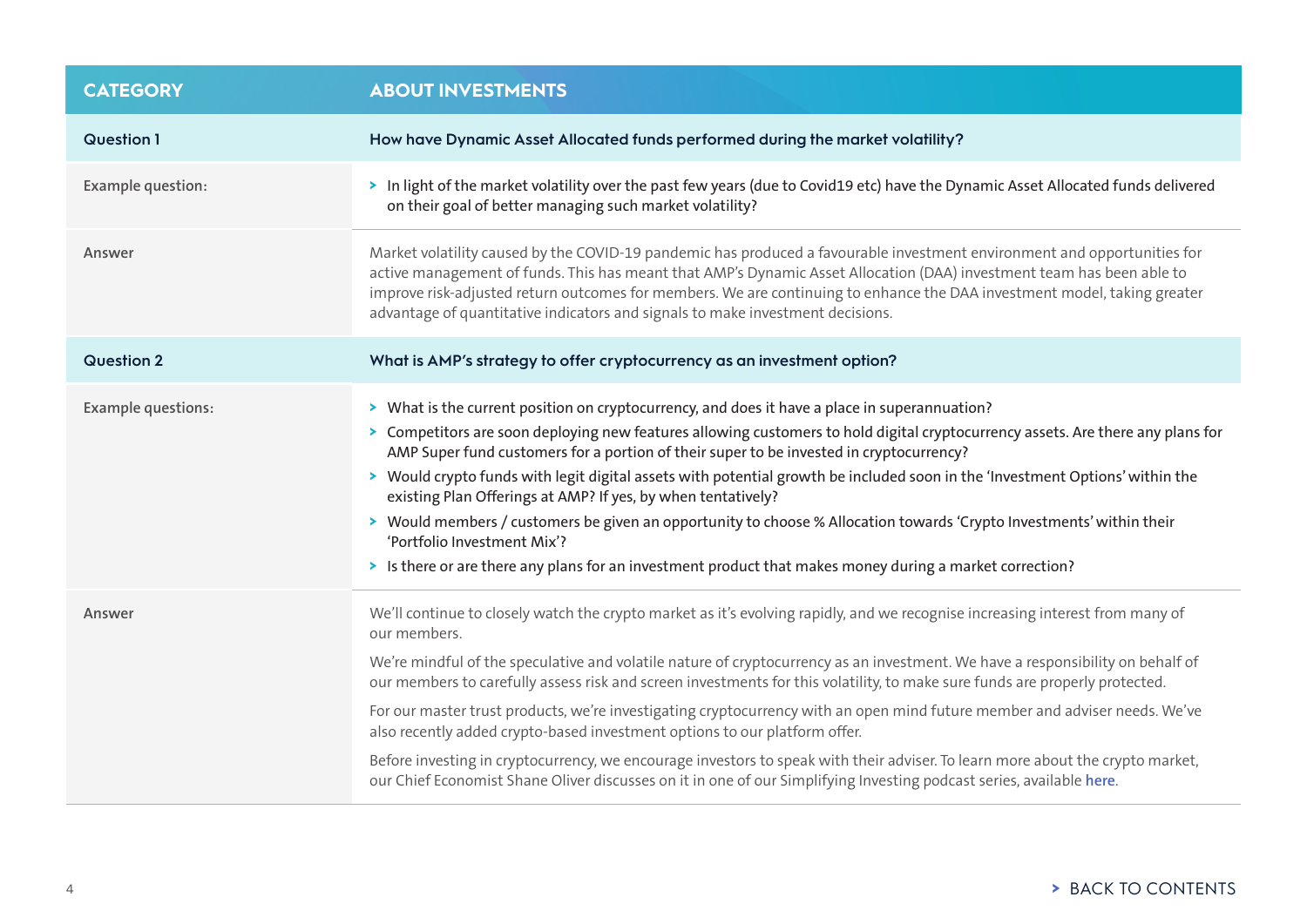| <b>CATEGORY</b>   | <b>ABOUT INVESTMENTS</b> CONTINUED                                                                                                                                                                                                                                                                                                                                                                                                                                                                                                                                                                                                                                                                                                                                                                                                                                                                                                                                                                                                                     |
|-------------------|--------------------------------------------------------------------------------------------------------------------------------------------------------------------------------------------------------------------------------------------------------------------------------------------------------------------------------------------------------------------------------------------------------------------------------------------------------------------------------------------------------------------------------------------------------------------------------------------------------------------------------------------------------------------------------------------------------------------------------------------------------------------------------------------------------------------------------------------------------------------------------------------------------------------------------------------------------------------------------------------------------------------------------------------------------|
| Question 3        | What is the investment allocation between shares and property in SignatureSuper?                                                                                                                                                                                                                                                                                                                                                                                                                                                                                                                                                                                                                                                                                                                                                                                                                                                                                                                                                                       |
| Example question: | > How is the investment allocation between shares and property determined & why so varied between the two asset classes?                                                                                                                                                                                                                                                                                                                                                                                                                                                                                                                                                                                                                                                                                                                                                                                                                                                                                                                               |
| Answer            | In almost all portfolios, there will typically be higher allocations to equities (shares) than to property. There are few reasons for<br>this, including:<br>- Equities generally have a higher return profile than property.<br>- Equities offer a much broader and diversified universe of securities.<br>- Equities typically have a much better liquidity profile than property.<br>- Due to the breadth of the equities on offer, there are more opportunities for active managers to add value in equities<br>compared to property.<br>- Australian equities offer investors the benefit of franking credits.<br>Also, many super members own (or would like to buy) their own home, which can be a large investment. Because the member<br>is likely to have invested in property themselves, super funds tend to not invest huge sums in residential property in particular,<br>because that would result in too much exposure to a single asset class for the member in terms of their overall investment<br>portfolio, which could be risky. |
| <b>Question 4</b> | Are you investing more in health, communication and logistics companies SignatureSuper?                                                                                                                                                                                                                                                                                                                                                                                                                                                                                                                                                                                                                                                                                                                                                                                                                                                                                                                                                                |
| Example question: | > Should we look at investing more in health-related industry leaders, communication companies like Samsung, Apple, etc and<br>logistics like transport companies as online retail has and will continue to increase?                                                                                                                                                                                                                                                                                                                                                                                                                                                                                                                                                                                                                                                                                                                                                                                                                                  |
| Answer            | This is something considered by the managers we appoint for some of our funds and would be based on long-term trends in<br>industries and specific company fundamentals.                                                                                                                                                                                                                                                                                                                                                                                                                                                                                                                                                                                                                                                                                                                                                                                                                                                                               |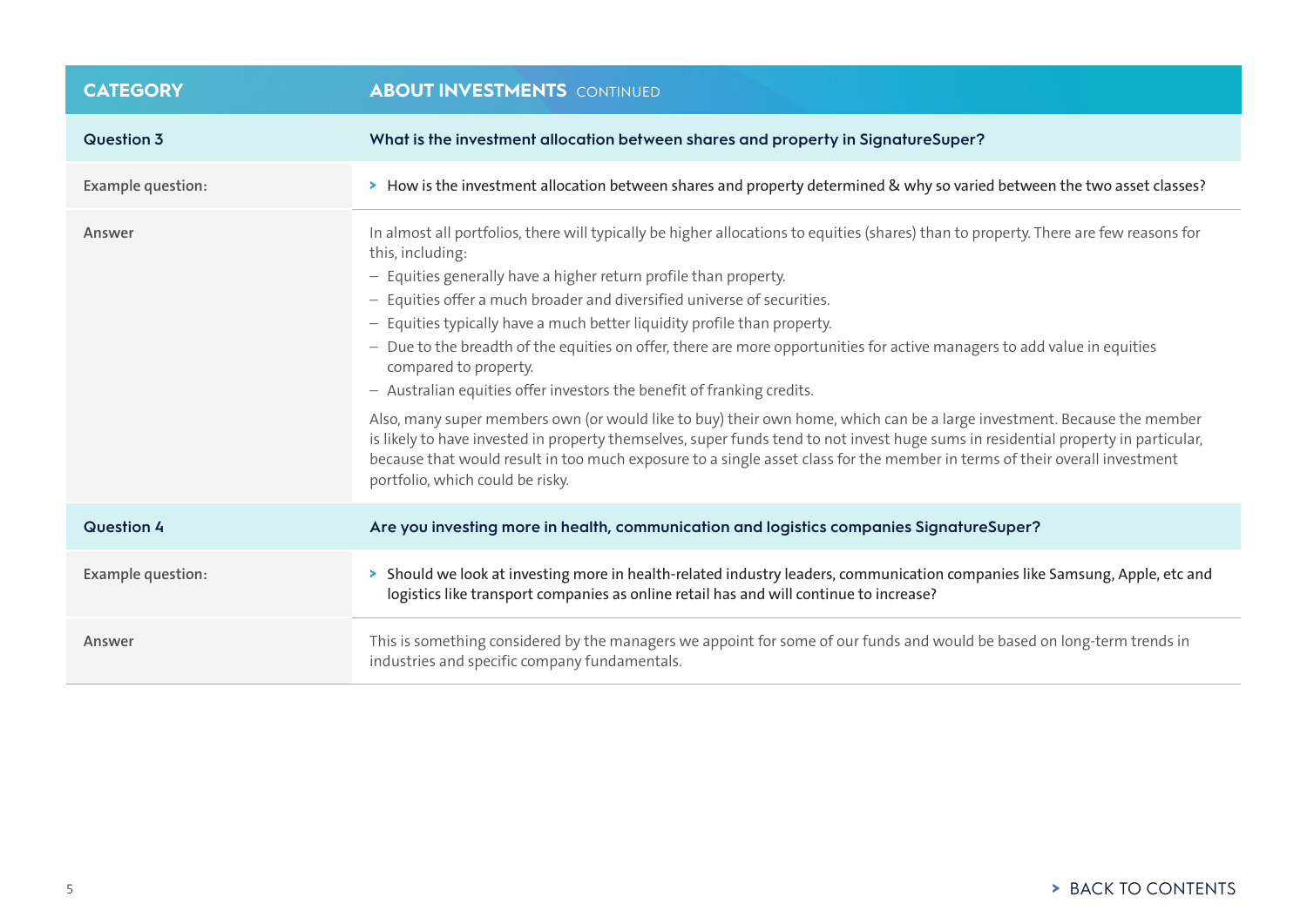| <b>CATEGORY</b>   | <b>ABOUT INVESTMENTS</b> CONTINUED                                                                                                                                                                                                                                                                                                                                                                                                                                                                                                                                                                                                                                                                                                                                                                                                                                                                                                                                                                          |
|-------------------|-------------------------------------------------------------------------------------------------------------------------------------------------------------------------------------------------------------------------------------------------------------------------------------------------------------------------------------------------------------------------------------------------------------------------------------------------------------------------------------------------------------------------------------------------------------------------------------------------------------------------------------------------------------------------------------------------------------------------------------------------------------------------------------------------------------------------------------------------------------------------------------------------------------------------------------------------------------------------------------------------------------|
| <b>Question 5</b> | Do you invest in gold in SignatureSuper?                                                                                                                                                                                                                                                                                                                                                                                                                                                                                                                                                                                                                                                                                                                                                                                                                                                                                                                                                                    |
| Example question: | > Would you consider using gold in a superannuation portfolio? Either physical gold or a gold account.                                                                                                                                                                                                                                                                                                                                                                                                                                                                                                                                                                                                                                                                                                                                                                                                                                                                                                      |
| Answer            | Gold can be a good diversifier in times of volatility and at times when there is high inflation, but we're conscious that gold<br>does not produce any income. Some funds we manage can make allocations to gold. In AMP MySuper, we get exposure to gold<br>indirectly through gold miners, as determined by the underlying equity managers.<br>In 2021, Cryptocurrency took some of the positive growth away from gold, as inflation expectations were rising (although this<br>has reversed slightly recently because of the war in Ukraine).                                                                                                                                                                                                                                                                                                                                                                                                                                                            |
| <b>Question 6</b> | What are your international and 'other' investments in SignatureSuper?                                                                                                                                                                                                                                                                                                                                                                                                                                                                                                                                                                                                                                                                                                                                                                                                                                                                                                                                      |
| Example question: | > What kind of investments are made in the 'international investments' and 'other' categories?                                                                                                                                                                                                                                                                                                                                                                                                                                                                                                                                                                                                                                                                                                                                                                                                                                                                                                              |
| Answer            | In the international investment category, we invest in international shares.<br>In the other investment category we invest in alternative assets - those outside traditional listed markets (such as equities and<br>fixed interest) and are typically managed, structured, and accessed differently to traditional assets.<br>Alternative assets tend to perform differently to traditional markets as their sources of return and risk profile are highly<br>differentiated, and so provide important diversification benefits that can lower overall portfolio volatility. The risk profile of<br>these types of alternative assets is dominated by things like manager skill, asset specific and other unique risks eg liquidity.<br>Growth-oriented alternative assets may include private equity, sub-investment grade credit, infrastructure, private debt and<br>absolute return strategies. Defensive alternative assets may include high yield credit, bank loans and absolute return strategies. |
| <b>Question 7</b> | Is our super invested in AMP Limited?                                                                                                                                                                                                                                                                                                                                                                                                                                                                                                                                                                                                                                                                                                                                                                                                                                                                                                                                                                       |
| Example question: | > Is any of our super invested in AMP Limited and if not, could it please be considered?                                                                                                                                                                                                                                                                                                                                                                                                                                                                                                                                                                                                                                                                                                                                                                                                                                                                                                                    |
| Answer            | Yes, but it depends on the investment strategy. Stock selection within AMP MySuper is executed by our expert underlying<br>managers in order to best explore dislocations and opportunities in markets, enhancing overall risk and return at the total fund<br>level. Using the MySuper 1960s investment option as an example, at the diversified level, the fund holds a less than 0.1% direct<br>exposure to AMP Ltd Shares.                                                                                                                                                                                                                                                                                                                                                                                                                                                                                                                                                                              |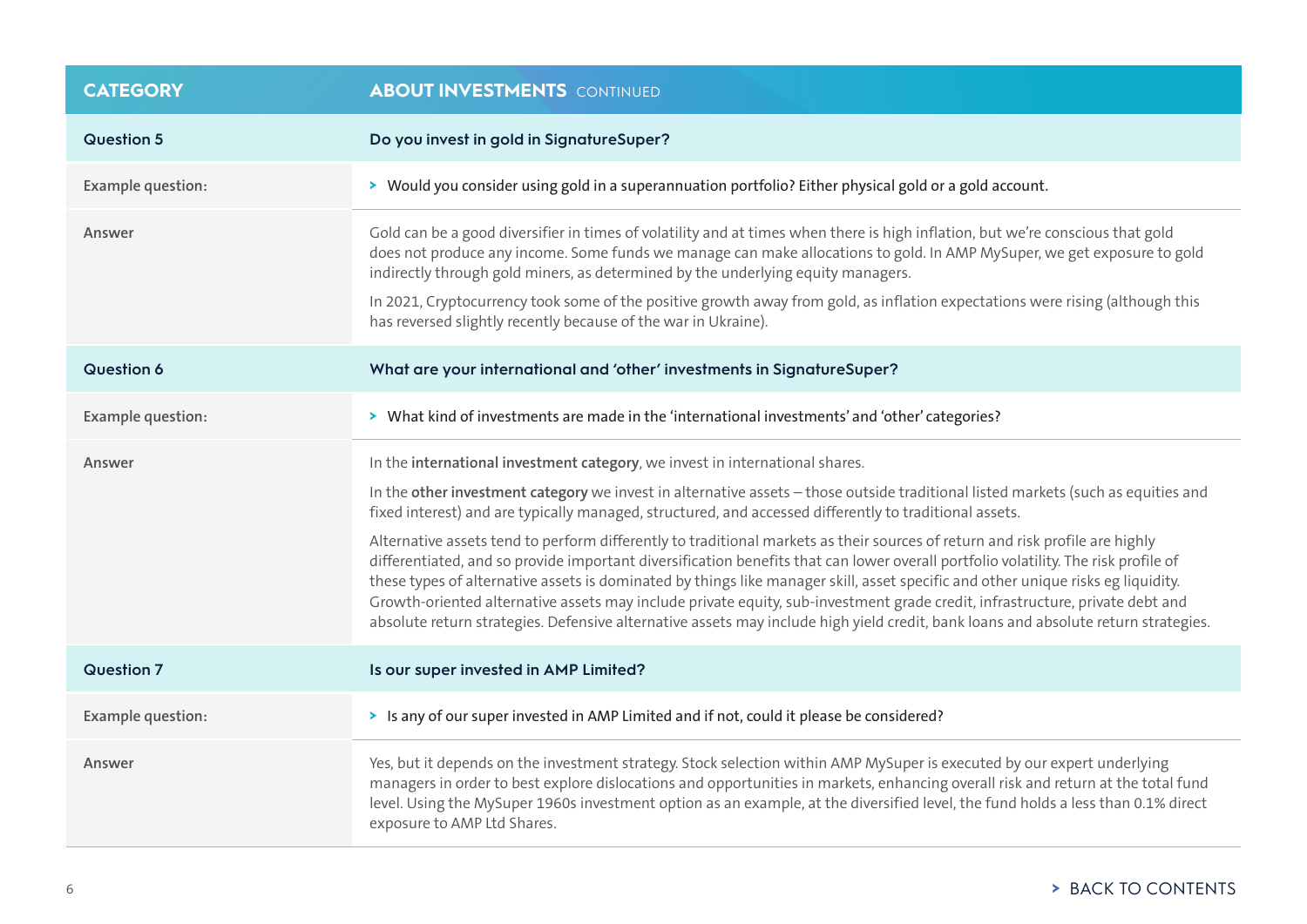| <b>CATEGORY</b>    | <b>ABOUT INVESTMENTS</b> CONTINUED                                                                                                                                                                                                                                                                                                                                                                                                                                                                                                                                                                                                                                                                                                                                 |
|--------------------|--------------------------------------------------------------------------------------------------------------------------------------------------------------------------------------------------------------------------------------------------------------------------------------------------------------------------------------------------------------------------------------------------------------------------------------------------------------------------------------------------------------------------------------------------------------------------------------------------------------------------------------------------------------------------------------------------------------------------------------------------------------------|
| <b>Question 8</b>  | What type of business are AMPs super funds invested in?                                                                                                                                                                                                                                                                                                                                                                                                                                                                                                                                                                                                                                                                                                            |
| Example question:  | > How is Super invested? Which type of businesses?                                                                                                                                                                                                                                                                                                                                                                                                                                                                                                                                                                                                                                                                                                                 |
| Answer             | We invest in a wide variety of businesses across an array of asset classes. In the Australian share market this would include<br>banks, telcos and resource companies. In global markets, there is a greater selection of companies in technology and healthcare.<br>Through our private equity program, we invest in start-up companies and businesses looking to expand and grow, whilst in<br>infrastructure, we invest in airports and toll roads, social infrastructure, and utilities.<br>The common factor that our investment managers are looking for, are companies that have profitable, sustainable, and growing<br>businesses, and who consciously strive to make positive contributions to their shareholders, their community, and their employees. |
| <b>Question 9</b>  | Maximising super as a self-employed person?                                                                                                                                                                                                                                                                                                                                                                                                                                                                                                                                                                                                                                                                                                                        |
| Example question:  | > How best to use super and maximise investment potential as a self-employed person?                                                                                                                                                                                                                                                                                                                                                                                                                                                                                                                                                                                                                                                                               |
| Answer             | Members of the AMP Super Fund who are looking to review their super account to make the most of their super, can have a<br>complimentary chat with an AMP super coach.<br>They will look at super investments, contributions and help with any insurance paid for through super. They can also explain the<br>super account's benefits and features and how this works for those who are self-employed. Book a complimentary session with a<br>super coach here: ampcorpsuper.i-events.info/super-health-check<br>Members of one of AMP's platforms, should speak to their adviser before considering any investment.                                                                                                                                              |
| <b>Question 10</b> | How are ESG funds classified?                                                                                                                                                                                                                                                                                                                                                                                                                                                                                                                                                                                                                                                                                                                                      |
| Example question:  | > Why are SRI/ESG funds hidden in "speciality" (on the North platform) and not in their own section making investment<br>choices easier?                                                                                                                                                                                                                                                                                                                                                                                                                                                                                                                                                                                                                           |
| Answer             | The North platform investment menus do not have an ESG filter, so managed funds are classified based on their strategy and<br>classification by Morningstar, who compile a global investment industry database. We're working towards enhancing the view<br>and filtering capabilities of managed funds offered by North platform products, so ESG funds can be more clearly referred to.                                                                                                                                                                                                                                                                                                                                                                          |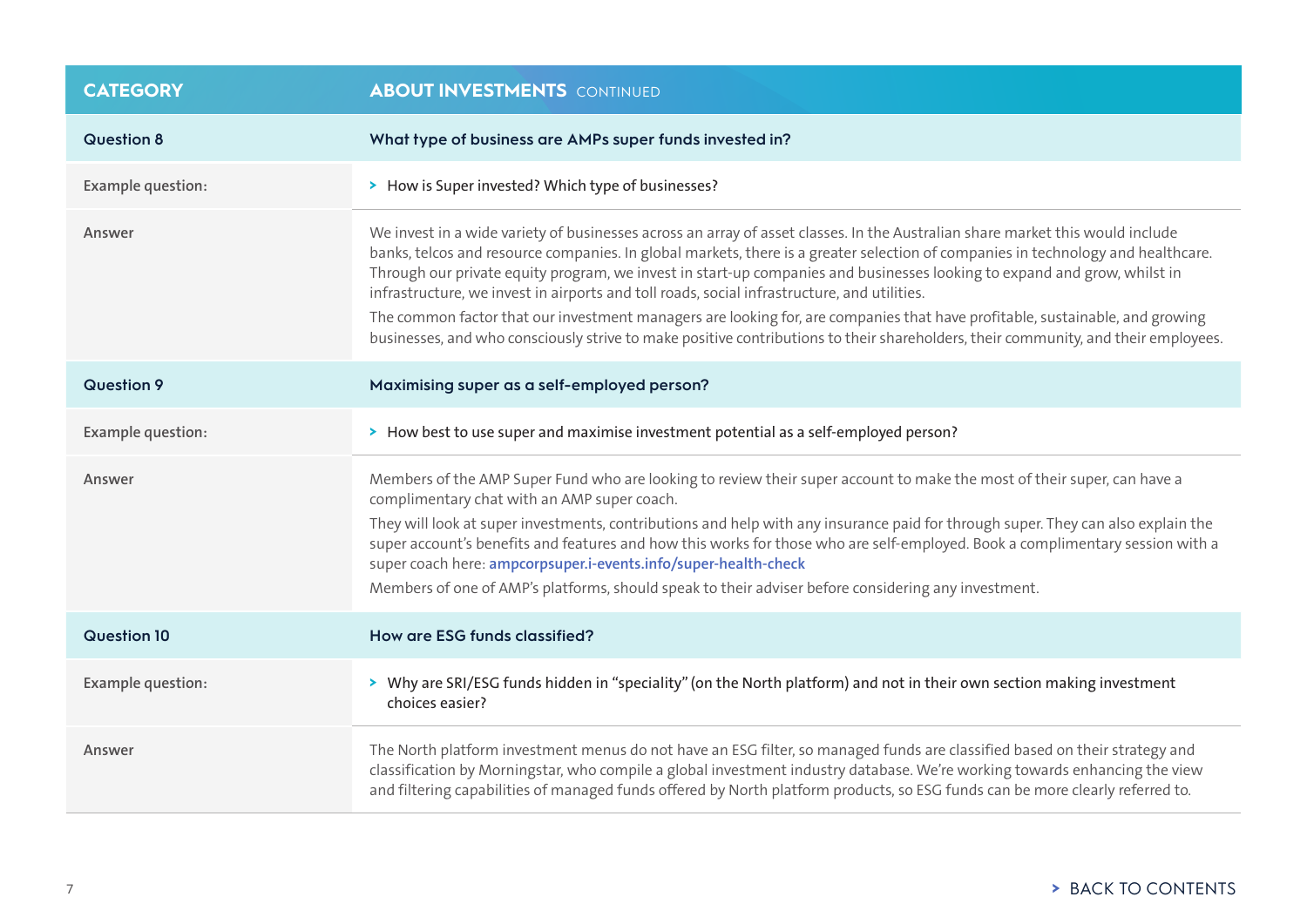<span id="page-7-0"></span>

| <b>CATEGORY</b>    | <b>AMP-GENERAL</b>                                                                                                                                                                                                                                                                                                                                                                                                                                      |
|--------------------|---------------------------------------------------------------------------------------------------------------------------------------------------------------------------------------------------------------------------------------------------------------------------------------------------------------------------------------------------------------------------------------------------------------------------------------------------------|
| <b>Question 11</b> | What is the member impact of AMP's Fee for No Service Class Action?                                                                                                                                                                                                                                                                                                                                                                                     |
| Example question:  | > What is AMP doing with regards to the Fee for No Service Class Action Lawsuit? And if the shareholders will be paying for the<br>litigation costs?                                                                                                                                                                                                                                                                                                    |
| Answer             | AMP will continue to vigorously defend the class action and we remain confident we have a strong case.<br>Class action litigation costs have no impact on money held in superannuation funds (unless the super fund is invested in<br>AMP shares). Also worth noting, members' superannuation funds are held in a trust structure, with independent governance and<br>oversight by the trustee board and won't be used for litigation funding purposes. |
| <b>Question 12</b> | Will you notify members about an AMP divestment?                                                                                                                                                                                                                                                                                                                                                                                                        |
| Example question:  | > Will AMP notify me if there is a change of company. If you sell this section of AMP?                                                                                                                                                                                                                                                                                                                                                                  |
| Answer             | Yes, members would be notified if that happens.<br>Members should also be mindful that their super is managed through a trust that is legally distinct and separate from AMP.<br>The nature of this structure means member funds are not linked to the performance of AMP group and members are protected<br>against any change.                                                                                                                        |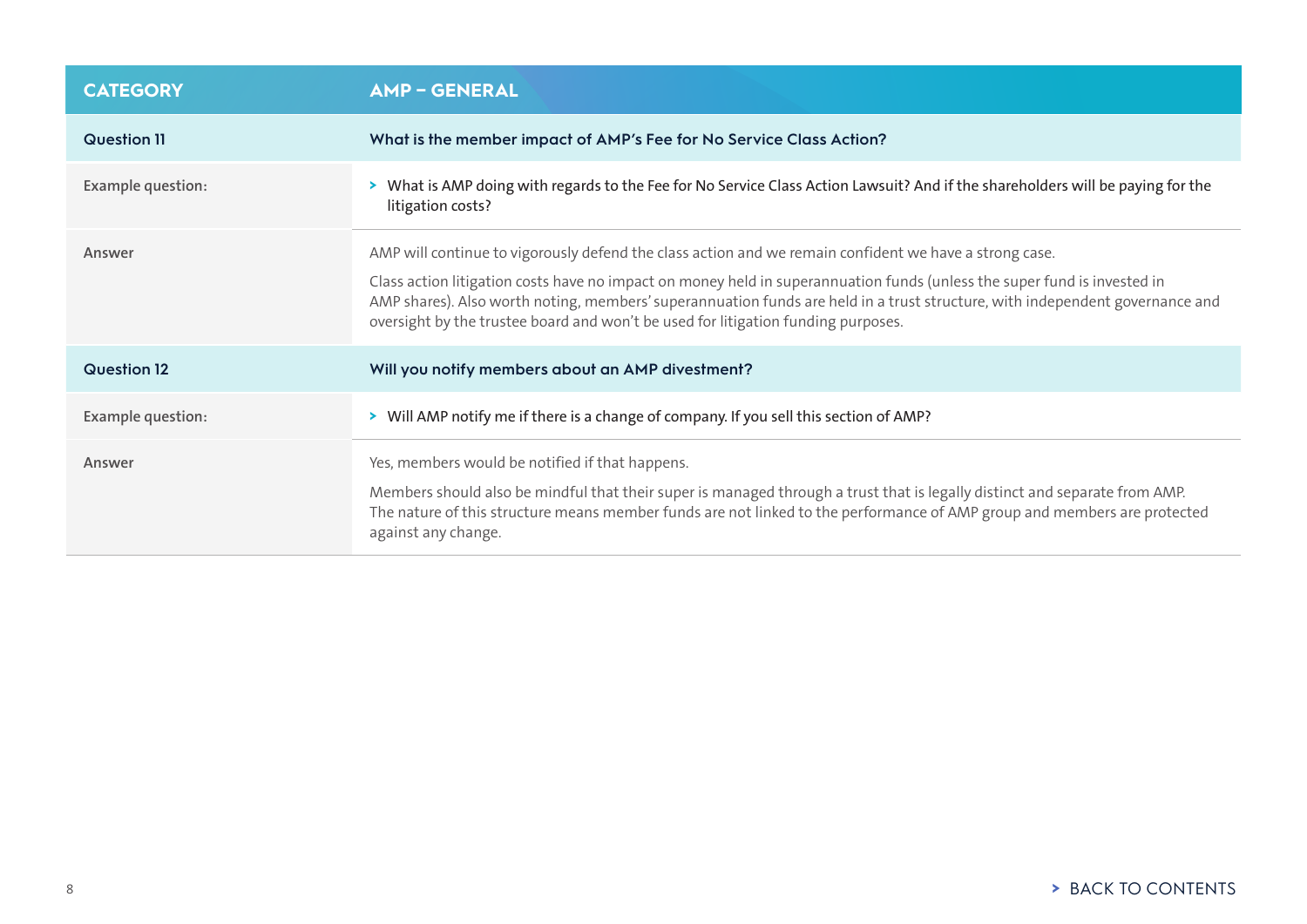<span id="page-8-0"></span>

| <b>CATEGORY</b>           | <b>FEES</b>                                                                                                                                                                                                                                                                                                                                                                                          |
|---------------------------|------------------------------------------------------------------------------------------------------------------------------------------------------------------------------------------------------------------------------------------------------------------------------------------------------------------------------------------------------------------------------------------------------|
| Question 13               | Employer super plan fees?                                                                                                                                                                                                                                                                                                                                                                            |
| <b>Example questions:</b> | > How do the Woolworths Super Plan's administration fees compare to average Industry Funds Administration fees?<br>> As members of ESP, are we getting a reduced fee on our Superannuation accounts?                                                                                                                                                                                                 |
| Answer                    | We can offer fee discounts to members of large employer plans (ESP plans), including Woolworths employees, because of their scale.<br>The ATO has recently introduced the YourSuper comparative tool (ato.gov.au/Calculators-and-tools/YourSuper-comparison-tool/)<br>to help people compare performance and fees of MySuper products across the market.                                             |
|                           | Members should note that although Woolworths Super and other employer discounted plans offered through the AMP Super<br>Fund provide access to discounts on the administration and member fees, this won't be automatically taken into account on the<br>YourSuper comparison tool.                                                                                                                  |
|                           | For an accurate comparison, Woolworths Super members should use the fees from this link:<br>woolworthssuper.amp.com.au/woolworths/why-woolworths-super.                                                                                                                                                                                                                                              |
|                           | We've included a total fee for different balances, as the comparison sites use different balances too. You can find fee definitions<br>related to the Woolworths Group Superannuation Plan in the AMP SignatureSuper product disclosure statement.                                                                                                                                                   |
| <b>Question 14</b>        | Are there fee changes as a result of the demerger of AMP's business?                                                                                                                                                                                                                                                                                                                                 |
| Example question:         | > Please discuss (fee) charges as a result of the (AMP de-) merger?                                                                                                                                                                                                                                                                                                                                  |
| Answer                    | The demerger will not cause an increase in charges for members.<br>On 1 October 2021, AMP simplified and revamped the SignatureSuper product, including refining the investment menu. This<br>simplification saw reduced fees across the fund for most of its members. As we continue to simplify our products and processes,<br>we will be able to make sure our services and fees are competitive. |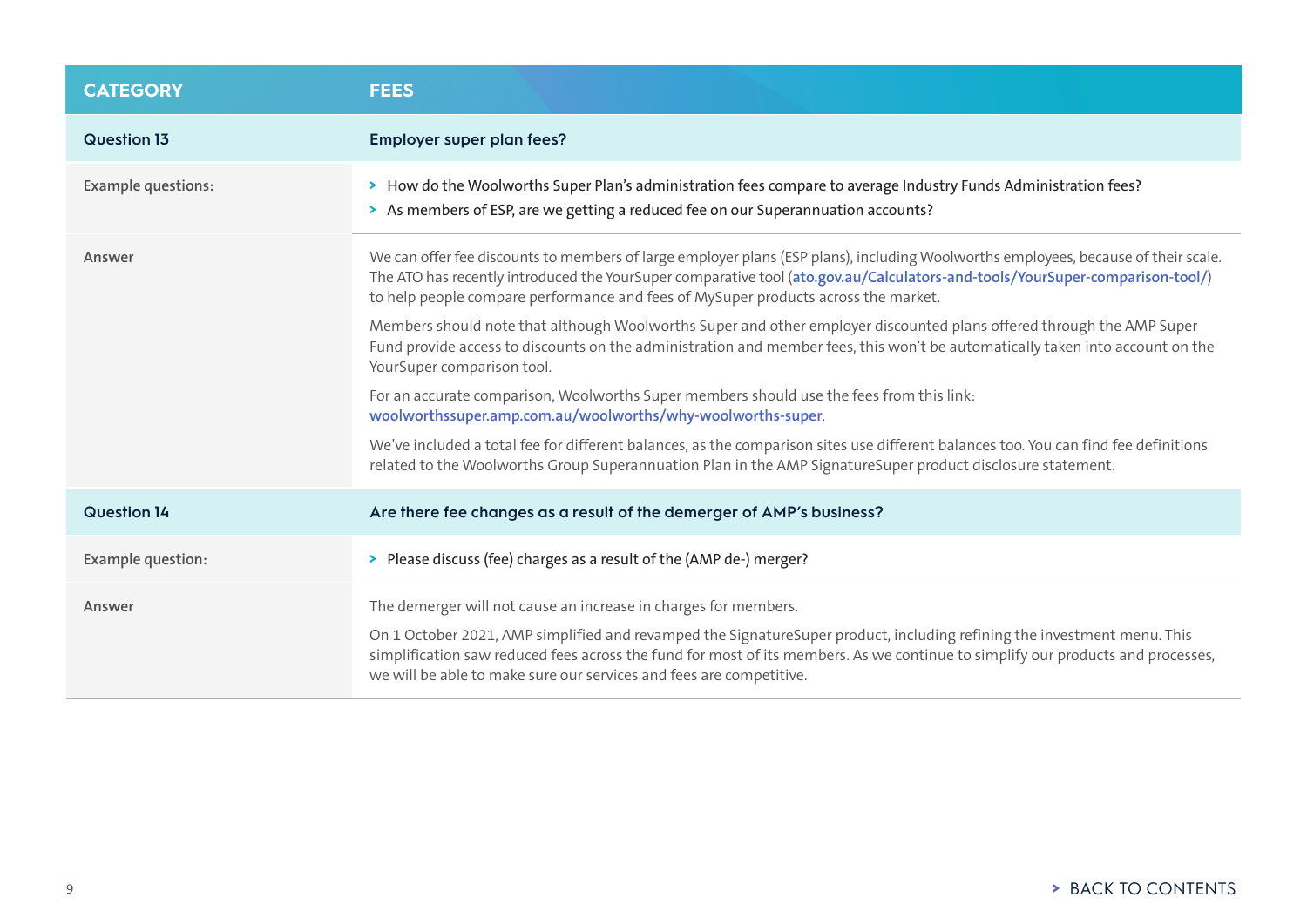| <b>CATEGORY</b>           | <b>FEES</b> CONTINUED                                                                                                                                                                                                                                                                                                                                                                                                                                                                                                                                                                                                                                                                                                                                                                                |
|---------------------------|------------------------------------------------------------------------------------------------------------------------------------------------------------------------------------------------------------------------------------------------------------------------------------------------------------------------------------------------------------------------------------------------------------------------------------------------------------------------------------------------------------------------------------------------------------------------------------------------------------------------------------------------------------------------------------------------------------------------------------------------------------------------------------------------------|
| <b>Question 15</b>        | Please explain how the administration fee is calculated                                                                                                                                                                                                                                                                                                                                                                                                                                                                                                                                                                                                                                                                                                                                              |
| <b>Example questions:</b> | > Can you tell me what the percentage admin fee is?<br>> If I've lost a job, will your administration fee be less? Can my voluntary contributions be tax-free in this case?<br>> Is there a possibility of waving fees, for after a certain age?                                                                                                                                                                                                                                                                                                                                                                                                                                                                                                                                                     |
| Answer                    | Administration fees are standard across the industry and cover the general cost of managing a super or platform account,<br>including the production of communication materials such as annual statements and services such as operating the contact<br>centre. We are committed to making sure our administration fees remain competitive against the market for both our platform<br>and master trust products.                                                                                                                                                                                                                                                                                                                                                                                    |
|                           | Previously, the administration fee for master trust superannuation products was deducted daily from the assets of each<br>investment option and reflected in the unit price or crediting rate when declared. It's now calculated on the member balance<br>on the last day of the month. This will be deducted directly from a member's account, in arrears, on the first day of each month.<br>It is a percentage-based figure - for example, 0.29% pa of the amount invested in a Choice investment option. Since it is<br>percentage based, if you have lost your job, your administration fee is unlikely to increase, unless your account balance increases.<br>We generally don't waive fees after a member reaches a certain age, but there are fee caps which apply for low balance accounts. |
|                           | Platform administration fees are calculated as a proportion of the member's account value that is in each investment menu.<br>We believe our fees are competitive, and we also offer family aggregation, client fee caps and family fee caps.                                                                                                                                                                                                                                                                                                                                                                                                                                                                                                                                                        |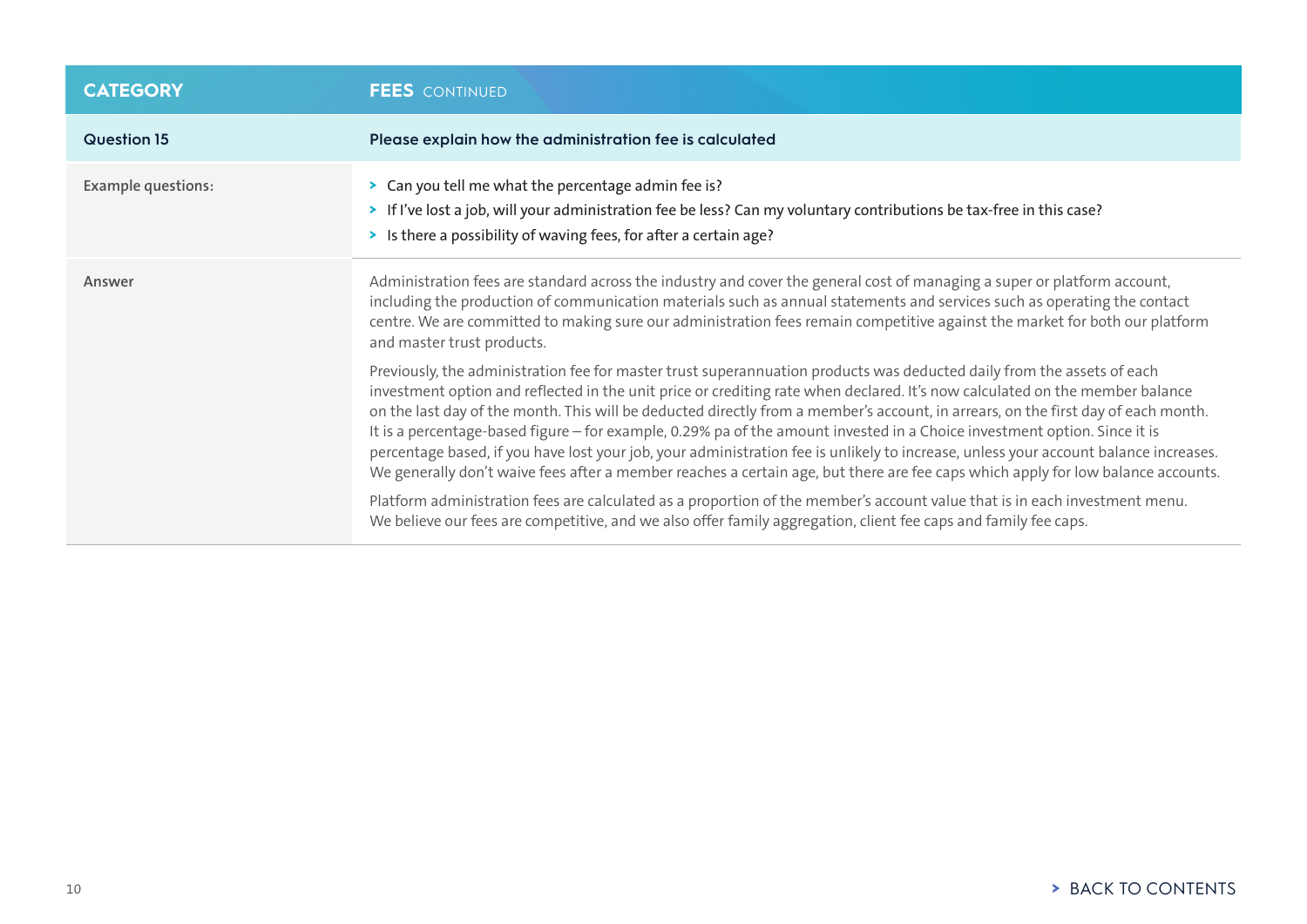| <b>CATEGORY</b>    | <b>FEES</b> CONTINUED                                                                                                                                                                                                                                                                                                                                                                                                                                                                                                                                                                                                                                                                                                                                                                                                                                                                                                                                                                                                                                                                                                                                                                                                                                                                                                                                                                       |
|--------------------|---------------------------------------------------------------------------------------------------------------------------------------------------------------------------------------------------------------------------------------------------------------------------------------------------------------------------------------------------------------------------------------------------------------------------------------------------------------------------------------------------------------------------------------------------------------------------------------------------------------------------------------------------------------------------------------------------------------------------------------------------------------------------------------------------------------------------------------------------------------------------------------------------------------------------------------------------------------------------------------------------------------------------------------------------------------------------------------------------------------------------------------------------------------------------------------------------------------------------------------------------------------------------------------------------------------------------------------------------------------------------------------------|
| <b>Question 16</b> | How are adviser fees determined?                                                                                                                                                                                                                                                                                                                                                                                                                                                                                                                                                                                                                                                                                                                                                                                                                                                                                                                                                                                                                                                                                                                                                                                                                                                                                                                                                            |
| Example question:  | > Are agents fee increases governed by any regulatory or company-based formula, and are they uniform and based on performance?                                                                                                                                                                                                                                                                                                                                                                                                                                                                                                                                                                                                                                                                                                                                                                                                                                                                                                                                                                                                                                                                                                                                                                                                                                                              |
| Answer             | Financial advice fees vary depending on the financial adviser and the type of advice provided.<br>When someone first meets with a financial adviser, the financial adviser should provide a copy of their Financial Services Guide.<br>This explains their fees, the services they offer and how they deal with complaints and, is a good way to compare fees between<br>different advisers and negotiate a better deal. Moneysmart (www.moneysmart.gov.au), a website run by the Australian<br>Securities and Investment Commission (ASIC), also provides useful information about financial advice fees.<br>Financial advice fees may include:<br>- Statement of Advice (SOA) fee - a one-off fee for preparing a SOA. This fee is either paid up-front and deducted from their<br>client's investments or added to ongoing fees for service.<br>- Fee to implement financial advice - a one-off fee for implementing financial advice - for example, opening accounts and<br>purchasing investments. This can be an up-front fee based on the value of a client's assets.<br>- Fee for ongoing financial advice - an ongoing fee for advice and services, like reviews, reports, phone calls, emails and<br>newsletters. This is often a monthly fee.<br>- Fee for review - a one-off fee for reviewing a client's financial plan and implementing any changes $-$ for example, changing |
|                    | investments to align with their goals.<br>- Investment platform fee - a fixed fee for the administrative financial platform used to manage their client's investments.<br>- Hourly rate - a fixed fee per hour to answer one-off questions that are not part of ongoing advice or services.<br>- Fee for service - a fixed fee for a service or a type of advice, for example, preparing a Statement of Advice (SOA).<br>- Asset-based (portfolio percentage) - a percentage fee based on the total value of the assets in your portfolio. The more assets<br>a client has, the higher the fee. Clients pay this fee regardless of how well their investments perform.<br>- Investment management fee (performance percentage) - an additional percentage fee, based on the performance of a client's<br>investments (usually measured by an agreed benchmark).                                                                                                                                                                                                                                                                                                                                                                                                                                                                                                                             |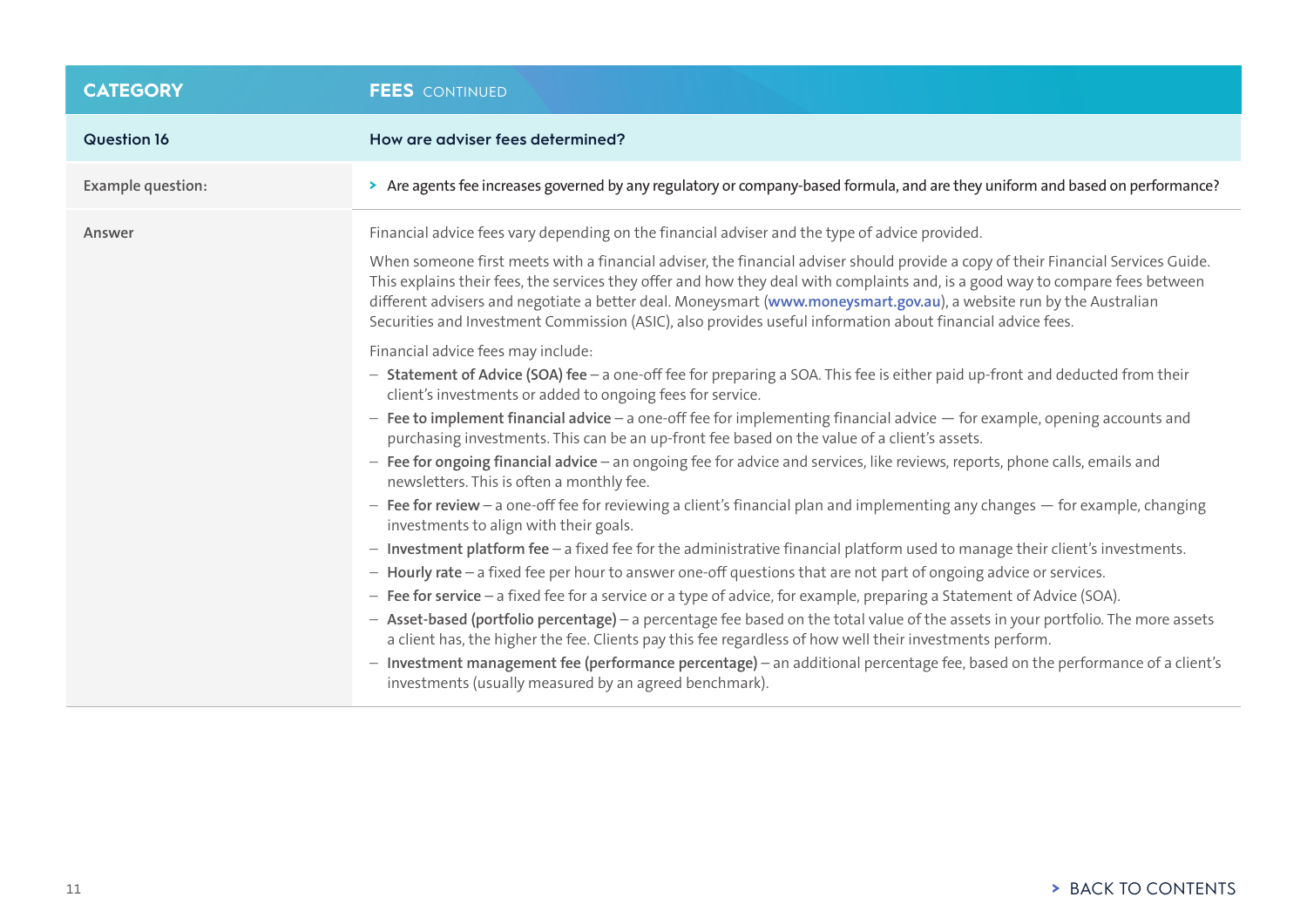| <b>CATEGORY</b>    | <b>FEES</b> CONTINUED                                                                                                                                                                                                                                                                                                                                                                                                                                   |
|--------------------|---------------------------------------------------------------------------------------------------------------------------------------------------------------------------------------------------------------------------------------------------------------------------------------------------------------------------------------------------------------------------------------------------------------------------------------------------------|
| <b>Question 17</b> | Are SignatureSuper fees published?                                                                                                                                                                                                                                                                                                                                                                                                                      |
| Example question:  | > Is there a schedule of fees and charges published that we could review (for AMP Super products)?                                                                                                                                                                                                                                                                                                                                                      |
| Answer             | The fee structure for super accounts can be found in the SignatureSuper PDS and if you are a corporate super member (meaning<br>you've joined AMP through your employer), this information would be captured in your plan summary - please contact us for a<br>copy. You can find the latest PDS online: amp.com.au/employer/manage-your-plan/pds-and-fact-sheets.<br>Fees and transactions can also be viewed through My AMP and on annual statements. |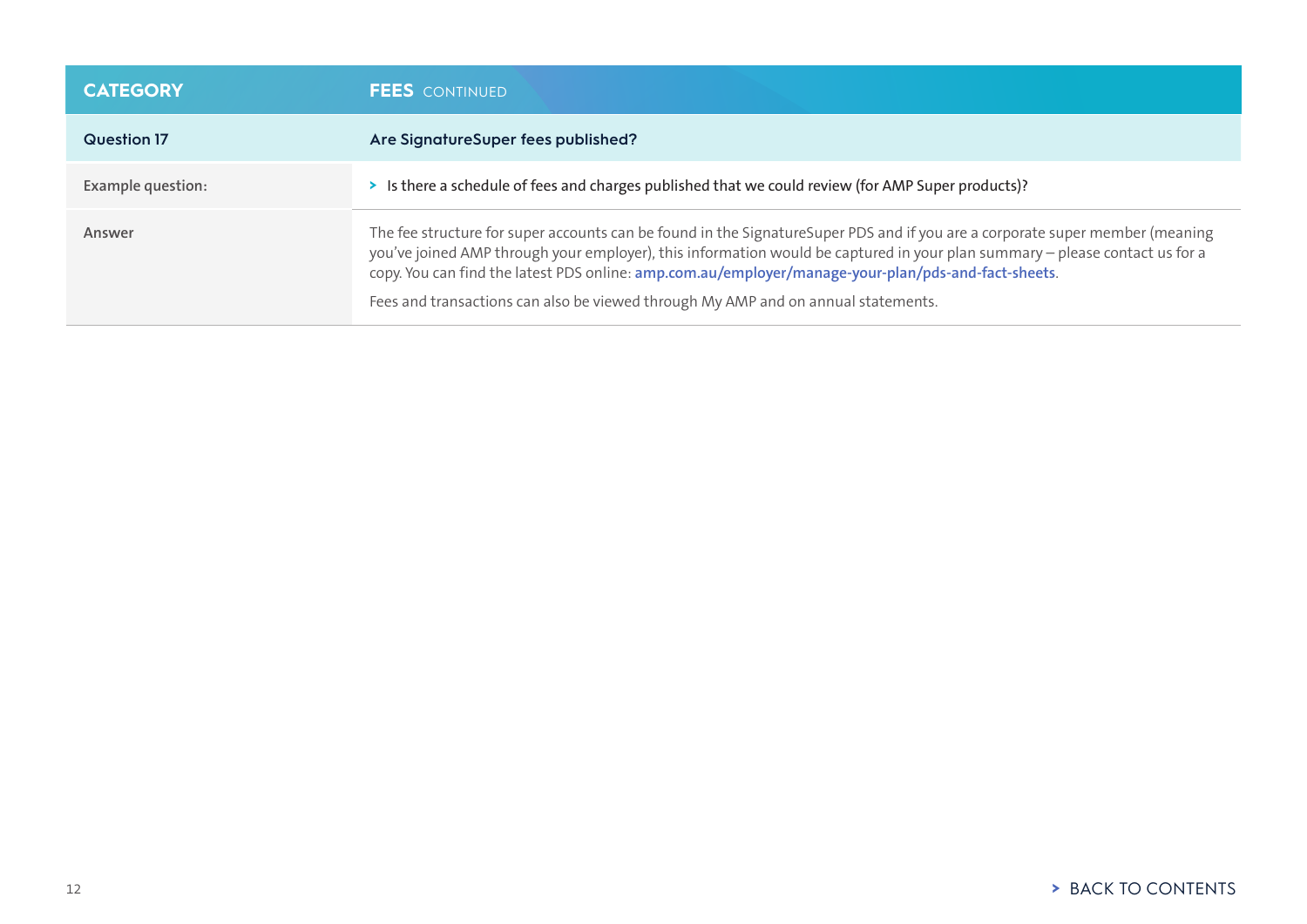<span id="page-12-0"></span>

| <b>CATEGORY</b>          | <b>INSURANCE</b>                                                                                                                                                                                                                                                                                                                                                                                                  |
|--------------------------|-------------------------------------------------------------------------------------------------------------------------------------------------------------------------------------------------------------------------------------------------------------------------------------------------------------------------------------------------------------------------------------------------------------------|
| <b>Question 18</b>       | Can we have more details on TPD insurance cover (in Signature Super) changes?                                                                                                                                                                                                                                                                                                                                     |
| <b>Example question:</b> | > Can we get more details about the changes to our TPD cover and the guaranteed renewable definitions?                                                                                                                                                                                                                                                                                                            |
| Answer                   | To improve the Total and Permanent Disablement (TPD) insurance in SignatureSuper plans, updates have been made which mean<br>more members may be eligible to claim.                                                                                                                                                                                                                                               |
|                          | Prior to 1 December 2021, TPD was based on the number of hours worked. Now, as part of the improvements, insured members<br>who make a claim will be classified as either 'employed' or 'unemployed':                                                                                                                                                                                                             |
|                          | - 'Employed' means working within the 16 months before the disability and includes full-time, part-time, and casual<br>employment. This update means that no matter the number of hours worked, if a member becomes disabled from<br>1 December 2021, the claim is assessed on the chance of ever being able to return to work.                                                                                   |
|                          | - 'Unemployed' means not working during the 16 months before the disability and being assessed on a new Everyday Working<br>Abilities (EWA) definition. This new definition is broader than the old definition, which was based on the ability to live independently.                                                                                                                                             |
|                          | The new definition will also help members with debilitating conditions such as mental illness and musculoskeletal conditions,<br>who may have found it hard to access a TPD payment under previous definitions.                                                                                                                                                                                                   |
|                          | Please note: If the date a member becomes totally and permanently disabled is before 1 December 2021, they will be assessed<br>under the previous terms of their policy. If they become disabled on or after 1 December 2021, they'll be assessed under these<br>new terms. Any existing insurance eligibility conditions that apply to the plan remain unchanged.                                                |
|                          | Guaranteed renewable 'insurance inside of super' is the responsibility of the Trustee Owner of the policy. Changes can be made<br>to the policy and any of the changes the Trustee makes are assessed as to whether they are in members best interests. This<br>assessment is done at a group level, so whilst some members may be advantaged or disadvantaged - overall the change must<br>benefit most members. |
|                          | You can find more information about the definitions and changes on the SignatureSuper Personal Insurance Guide Fact Sheet.                                                                                                                                                                                                                                                                                        |
| <b>Question 19</b>       | What is the impact of AMP's divestments on insurance policies?                                                                                                                                                                                                                                                                                                                                                    |
| <b>Example question:</b> | > Has the sell-off effected our old life insurance policies that we are still paying into?                                                                                                                                                                                                                                                                                                                        |
| Answer                   | The sale of AMP Life to Resolution Life hasn't specifically affected any of the insurance premiums or definitions in AMP super<br>accounts. These are reviewed periodically and updated in line with regulatory change and the claims experience of the policies.<br>Insurance only products continue to be managed by Resolution Life.                                                                           |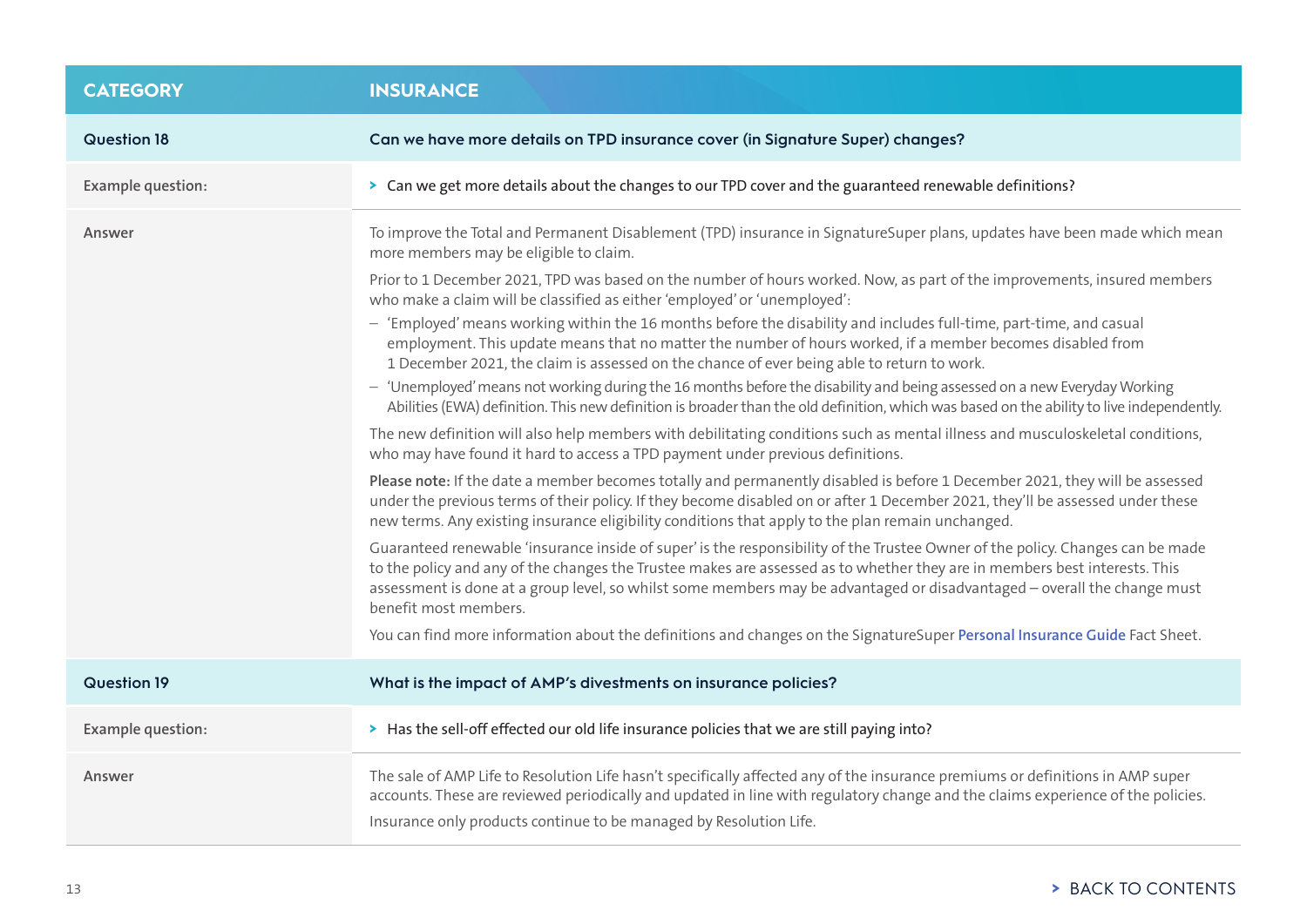| <b>CATEGORY</b>   | <b>INSURANCE</b> CONTINUED                                                                                                                                                                                                                                                                                                              |
|-------------------|-----------------------------------------------------------------------------------------------------------------------------------------------------------------------------------------------------------------------------------------------------------------------------------------------------------------------------------------|
| Question 20       | Availability of endowment insurance?                                                                                                                                                                                                                                                                                                    |
| Example question: | > Why is it that endowment insurance offerings are no longer available?                                                                                                                                                                                                                                                                 |
| Answer            | Endowment Insurance was closed to new business due to declining sales in the market (market-based decision). Another factor<br>was the fees are 'bundled' meaning that it's difficult to separate the fees and costs of the plan for the member if they asked for a<br>breakdown. Most products in the contemporary market can do this. |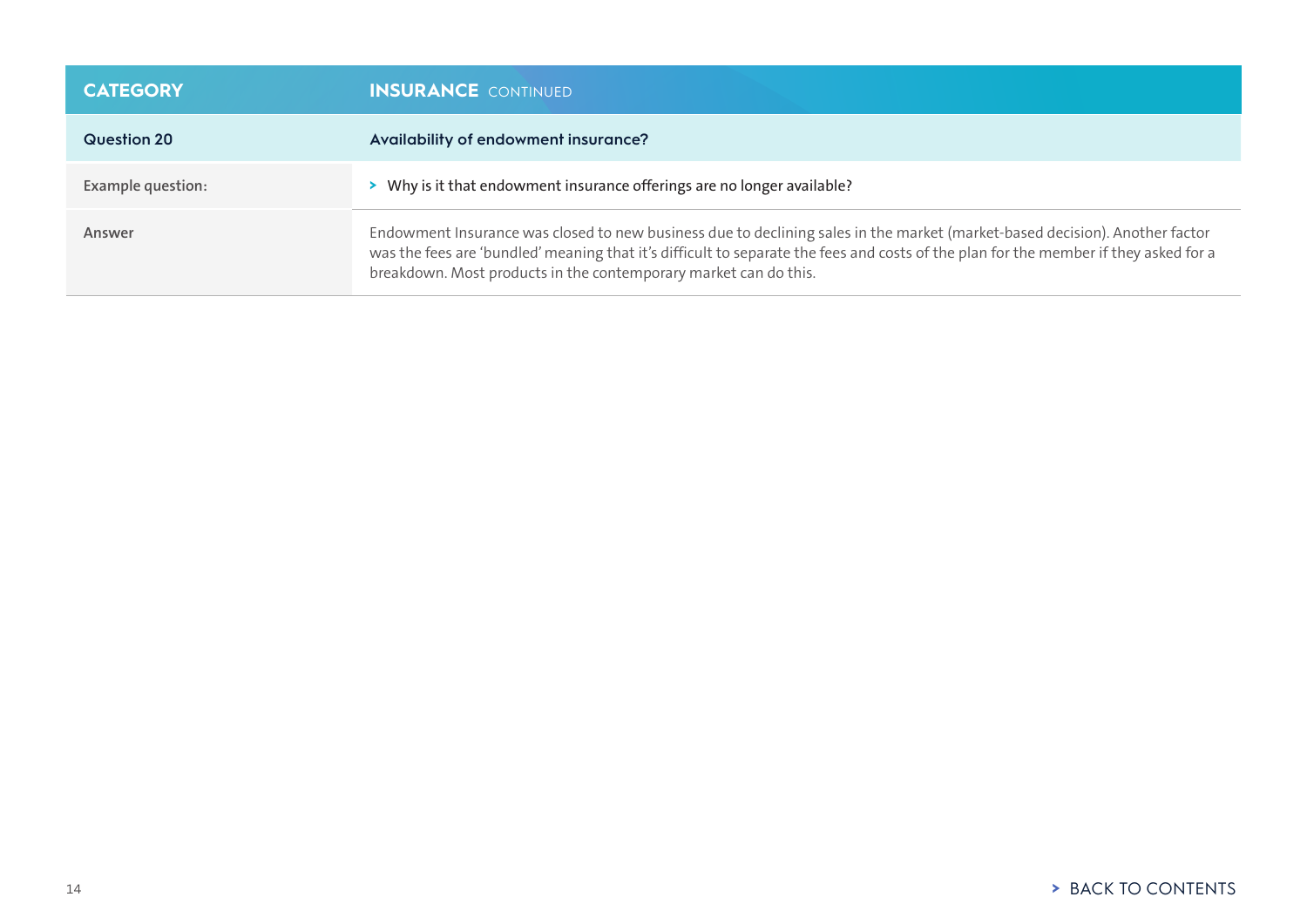<span id="page-14-0"></span>

| <b>CATEGORY</b>    | <b>INVESTMENT RETURNS</b>                                                                                                                                                                                                                                                                                                                                                                                                                                                                                                                                                                                               |
|--------------------|-------------------------------------------------------------------------------------------------------------------------------------------------------------------------------------------------------------------------------------------------------------------------------------------------------------------------------------------------------------------------------------------------------------------------------------------------------------------------------------------------------------------------------------------------------------------------------------------------------------------------|
| <b>Question 21</b> | Managing foreign exchange risks?                                                                                                                                                                                                                                                                                                                                                                                                                                                                                                                                                                                        |
| Example question:  | > How do you manage FX risk across investment products?                                                                                                                                                                                                                                                                                                                                                                                                                                                                                                                                                                 |
| Answer             | Foreign exchange (FX) movements are a critical investment consideration. Exposure may have a significant impact on<br>fund performance, given large portions of our funds are invested in assets with non-Australian dollar (AUD) denominated<br>underlying currencies.                                                                                                                                                                                                                                                                                                                                                 |
|                    | Fully hedging exposure to international assets is not optimal due to the diversification benefits foreign currency<br>exposure provides.                                                                                                                                                                                                                                                                                                                                                                                                                                                                                |
|                    | Given the cyclical nature of the AUD, FX is an important defensive lever in distressed market conditions, often providing<br>protection when growth markets decline in value. This is because historically, the AUD has been growth-sensitive and tends to be<br>sold down when equity markets fall, and risk aversion increases. This, in turn, increases the value of foreign assets when held on<br>an unhedged basis by Australian investors.                                                                                                                                                                       |
|                    | Looking at FX exposure this way allows Portfolio Managers to consider it in direct relation to its effect on the total portfolio.<br>For simplicity, we consider and report this target in broad, 'FX' versus 'AUD' terms. Our FX exposure is generally comprised of<br>international assets which remain unhedged and, if appropriate, individual currency positions may also be taken by the portfolio<br>manager. Our FX positions are monitored daily by our portfolio management and exposure management teams with all<br>positions executed by our specialist dealing team to best optimise any currency trades. |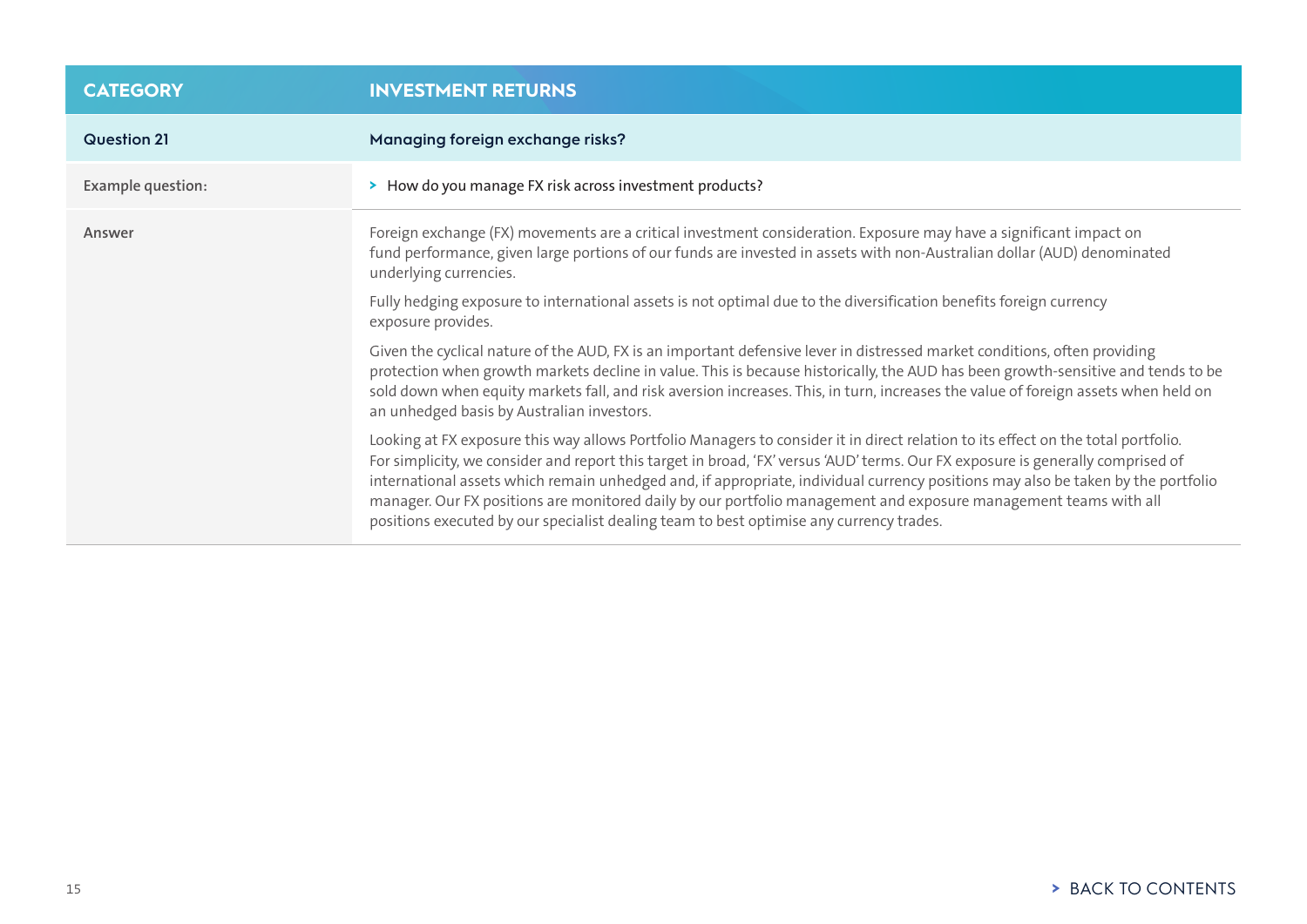| <b>CATEGORY</b>           | <b>INVESTMENT RETURNS</b> CONTINUED                                                                                                                                                                                                                                                                                                                                                                                                                         |
|---------------------------|-------------------------------------------------------------------------------------------------------------------------------------------------------------------------------------------------------------------------------------------------------------------------------------------------------------------------------------------------------------------------------------------------------------------------------------------------------------|
| <b>Question 22</b>        | <b>Comparing fund performance?</b>                                                                                                                                                                                                                                                                                                                                                                                                                          |
| <b>Example questions:</b> | > How do I compare the performance of funds easily?<br>> How does the Woolworths Super Default investment returns over 3 and 5 years compare to similar funds?<br>> Can AMP consider publishing on a regular basis or yearly review on how its performing compared to the other super funds to<br>give it members confidence it's the best in market to increase members confidence?                                                                        |
| Answer                    | You can compare fund performance of MySuper products across the industry by using the ATO YourSuper comparative tool<br>(ato.gov.au/Calculators-and-tools/YourSuper-comparison-tool/) that was introduced last year.                                                                                                                                                                                                                                        |
|                           | Woolworths has their own tailored MySuper investment option for employees, which is aimed at providing moderate to high<br>returns over the long-term via a diversified mix of investments - generally favouring growth assets, like shares. Please find the<br>past performance of the Woolworths MySuper Future Directions Balanced option, noting that it's not a reflection of future<br>performance: woolworthssuper.amp.com.au/woolworths/investments |
|                           | The ATO now has recently introduced the YourSuper comparative tool to help compare performance and fees of MySuper<br>products between funds: ato.gov.au/Calculators-and-tools/YourSuper-comparison-tool/                                                                                                                                                                                                                                                   |
|                           | This is the latest product performance for Woolworths: woolworthssuper.amp.com.au/content/dam/amp/digitalhub/common/<br>Documents/Minisites/Woolworths/wow-product-performance.pdf                                                                                                                                                                                                                                                                          |
|                           | The performance results are reported every quarter, and the latest report is here:<br>woolworthssuper.amp.com.au/woolworths/investments                                                                                                                                                                                                                                                                                                                     |
| Question 23               | <b>Calculation of SignatureSuper fund performance?</b>                                                                                                                                                                                                                                                                                                                                                                                                      |
| <b>Example questions:</b> | > How is the fund calculating fund earning/loss, and what is the frequency being calculated?<br>> How are investment earnings/losses calculated?                                                                                                                                                                                                                                                                                                            |
| Answer                    | Net investment earnings and losses are accrued in the daily unit price or daily crediting rate of each investment option.<br>Members can view their investment earnings via My AMP using the 'Account at a glance' page. Amounts are also reported in<br>member statements.<br>Please refer to the SignatureSuper Investment Guide for further information on 'How your investment is valued'.                                                              |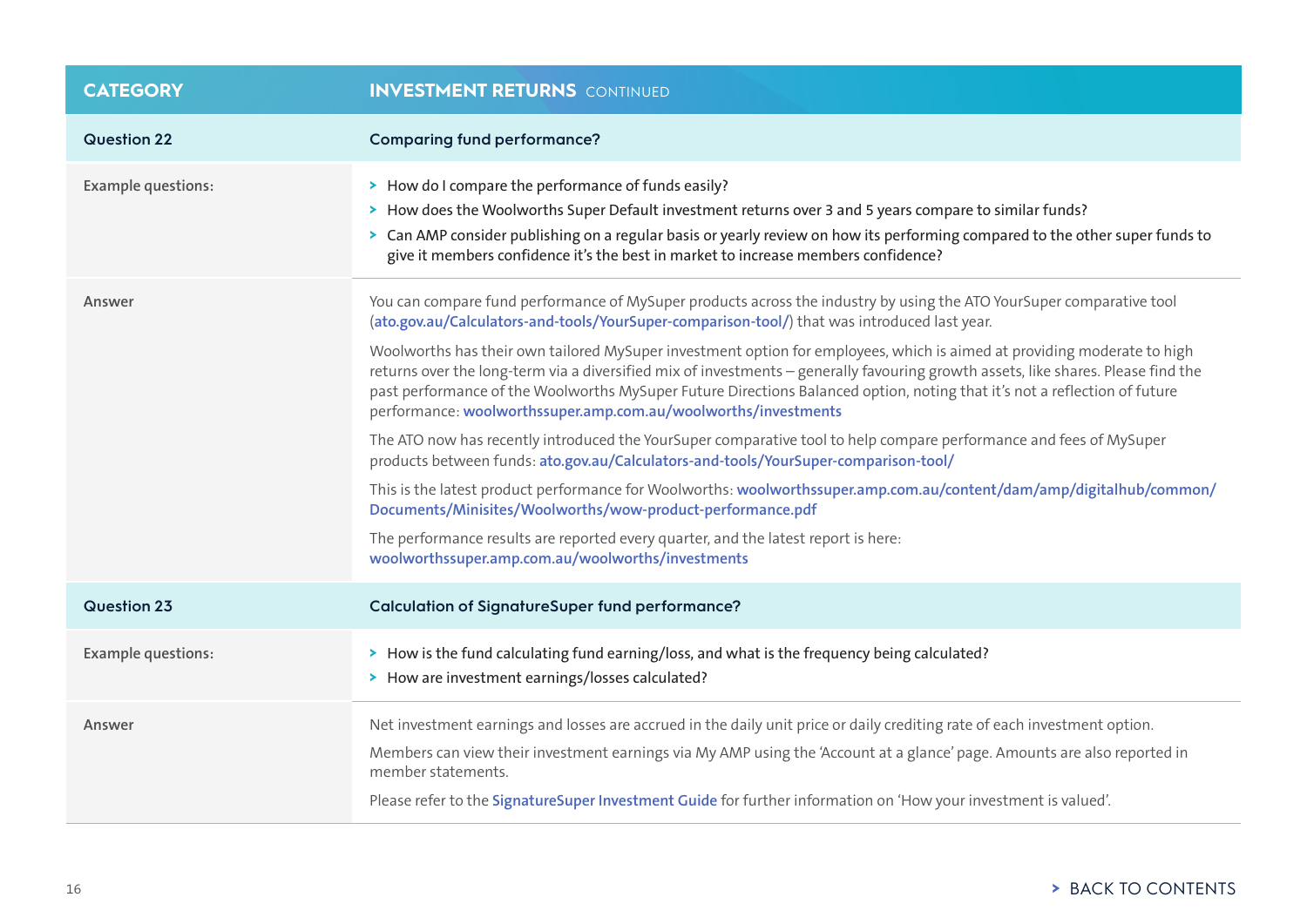<span id="page-16-0"></span>

| <b>CATEGORY</b>    | <b>NORTH</b>                                                                                                                                                                                                                                                                                                                                                                                                                                                                                                                                                                                                                                                                          |
|--------------------|---------------------------------------------------------------------------------------------------------------------------------------------------------------------------------------------------------------------------------------------------------------------------------------------------------------------------------------------------------------------------------------------------------------------------------------------------------------------------------------------------------------------------------------------------------------------------------------------------------------------------------------------------------------------------------------|
| <b>Question 24</b> | Can I use MyNorth if I don't have an adviser?                                                                                                                                                                                                                                                                                                                                                                                                                                                                                                                                                                                                                                         |
| Example question:  | > When will be able to take out a MyNorth account without an adviser?                                                                                                                                                                                                                                                                                                                                                                                                                                                                                                                                                                                                                 |
| Answer             | MyNorth products have been designed to be used in conjunction with a financial adviser. We do not currently offer MyNorth to<br>customers without an adviser, however we have taken this feedback on board.                                                                                                                                                                                                                                                                                                                                                                                                                                                                           |
| <b>Question 25</b> | How does MyNorth super compare in terms of performance?                                                                                                                                                                                                                                                                                                                                                                                                                                                                                                                                                                                                                               |
| Example question:  | > Why is MyNorth Super not listed in the top 20 Aussie Funds via the myGov website? Where does MyNorth rank?                                                                                                                                                                                                                                                                                                                                                                                                                                                                                                                                                                          |
| Answer             | The myGov website tool compares MySuper products, which are super products that act as a default super account for members<br>who don't choose their own super fund when they start a new job. MySuper products are designed to be simple, and members'<br>super money is invested into default investment options.<br>MyNorth Super is a 'choice' product, not a MySuper product. The myGov tool does not compare 'choice' products where members<br>choose their own investment options (which is generally based on advice provided by their financial adviser). The investment<br>performance of MyNorth Super therefore depends on that member's investment choices.             |
| <b>Question 26</b> | What are MyNorth's features?                                                                                                                                                                                                                                                                                                                                                                                                                                                                                                                                                                                                                                                          |
| Example question:  | > Does AMP North have a plan to introduce short YouTube videos to help customers to get more out of the AMP North website<br>platform? If so, when will that happen?                                                                                                                                                                                                                                                                                                                                                                                                                                                                                                                  |
| Answer             | The North Service Centre are always happy to provide more guidance about the website and where to access detailed<br>information. Although we do not currently have plans to develop YouTube videos for North Online, we are committed to<br>improving the overall digital experience for North Clients (Members) and continuing our investment in digital technology.<br>We are excited to announce that a new North mobile app that has been designed specifically for clients is coming soon. The<br>North mobile app will provide you with quick and easy access to important information about your Pension, Super or Investment<br>account on the go through your mobile phone. |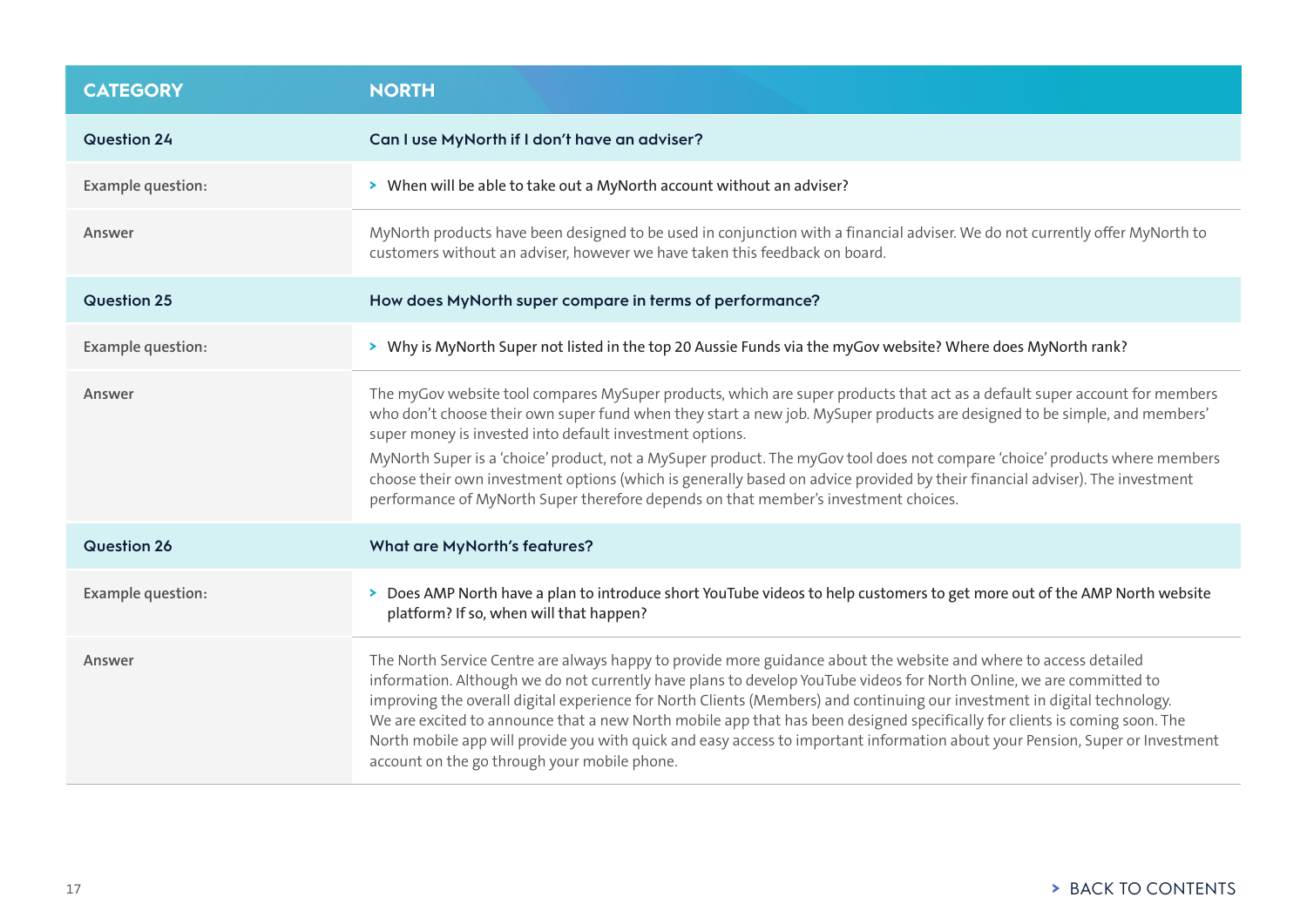<span id="page-17-0"></span>

| <b>CATEGORY</b>    | <b>PRODUCT FEATURES</b>                                                                                                                                                                                                                                                                                                                                                                         |
|--------------------|-------------------------------------------------------------------------------------------------------------------------------------------------------------------------------------------------------------------------------------------------------------------------------------------------------------------------------------------------------------------------------------------------|
| <b>Question 27</b> | <b>Product selection?</b>                                                                                                                                                                                                                                                                                                                                                                       |
| Example question:  | > How do I know which product to select?                                                                                                                                                                                                                                                                                                                                                        |
| Answer             | If members are looking to review their super account make the most of their super, they can speak with an AMP super coach.<br>Super coaches can help members review their super investments, contributions and any insurance paid for via their super balance.<br>Members of AMP Super Fund can book a complimentary super coach session here:<br>ampcorpsuper.i-events.info/super-health-check |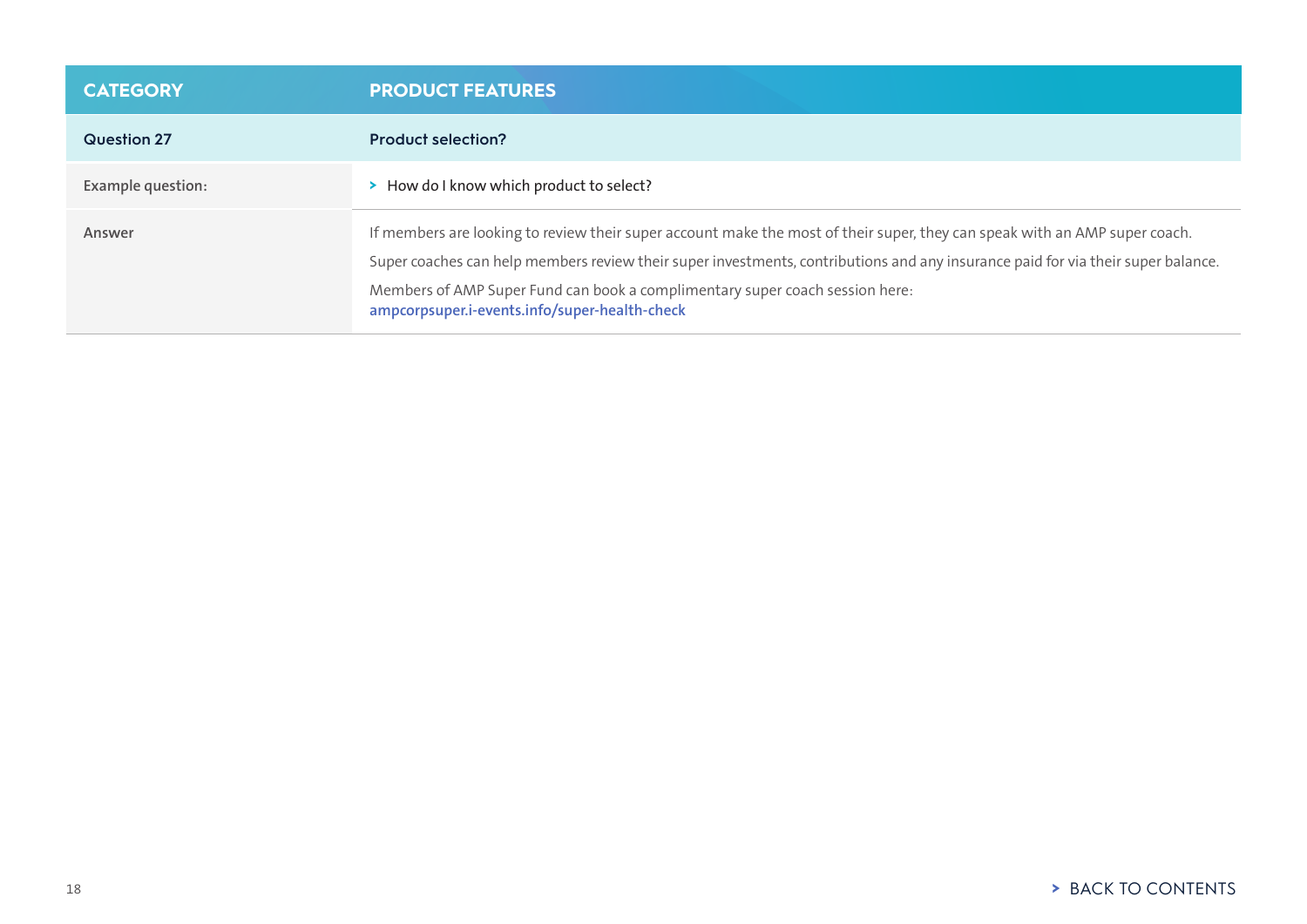| <b>CATEGORY</b>           | <b>PRODUCT FEATURES</b> CONTINUED                                                                                                                                                                                                                                                                                                                                                                                                                                                                                                                                                                                                                                                                                                                                                                                                                                                                                                                                                                                                                                                                                                                                                                                                                                                                                                                                                                                                                                                     |
|---------------------------|---------------------------------------------------------------------------------------------------------------------------------------------------------------------------------------------------------------------------------------------------------------------------------------------------------------------------------------------------------------------------------------------------------------------------------------------------------------------------------------------------------------------------------------------------------------------------------------------------------------------------------------------------------------------------------------------------------------------------------------------------------------------------------------------------------------------------------------------------------------------------------------------------------------------------------------------------------------------------------------------------------------------------------------------------------------------------------------------------------------------------------------------------------------------------------------------------------------------------------------------------------------------------------------------------------------------------------------------------------------------------------------------------------------------------------------------------------------------------------------|
| <b>Question 28</b>        | What are the implications to my super if I live overseas?                                                                                                                                                                                                                                                                                                                                                                                                                                                                                                                                                                                                                                                                                                                                                                                                                                                                                                                                                                                                                                                                                                                                                                                                                                                                                                                                                                                                                             |
| <b>Example questions:</b> | > Have moved out of Australia but my money is still in super, how do I access it when I get to 65 years of age?<br>> I'm living outside Australia; how do I access my super?<br>> How are super/tax obligations affected if you choose to move overseas when you retire?<br>> Can I make contributions into my AMP super account whilst residing and working in UK?<br>> I live overseas and file non-resident taxes in Australia, can you continue to make super payments?<br>> For Permanent Residents & Visa Holders who wish to leave Australia and withdraw their Super, what is the tax applied on<br>their Super?<br>> How do you add to your super when u live and work overseas?                                                                                                                                                                                                                                                                                                                                                                                                                                                                                                                                                                                                                                                                                                                                                                                             |
| Answer                    | If a member moves overseas, it's likely their employer will have no legal obligation to make contributions to their Australian super<br>fund on their behalf. However, members can still contribute 10% of their overseas income, into their super account-keeping in<br>mind that contribution caps still need to be considered.<br>Members who live overseas will need to follow the same withdrawal process to receive their superannuation benefit at<br>preservation age, as if they were living in Australia. There is no extra tax for living overseas with super withdrawal at retirement.<br>Overseas members will need to apply via a signed withdrawal form and a certified copy of their identification.<br>If a member is a temporary resident (on a specific visa) who has departed Australia, they might be able to apply for an early<br>release of superannuation. This excludes New Zealand citizens.<br>Members can claim super if:<br>- they were a temporary resident who visited Australia on a temporary visa<br>- their visa has expired or been cancelled, and<br>- they have left Australia.<br>If they don't apply within six months after leaving Australia, or their temporary visa expires or is cancelled (whichever is the<br>latest) we're required to transfer their money to the Australian Taxation Office (ATO), where it will not earn interest. Members can<br>apply online to take their super home ato.gov.au/Super<br>Continued over page > |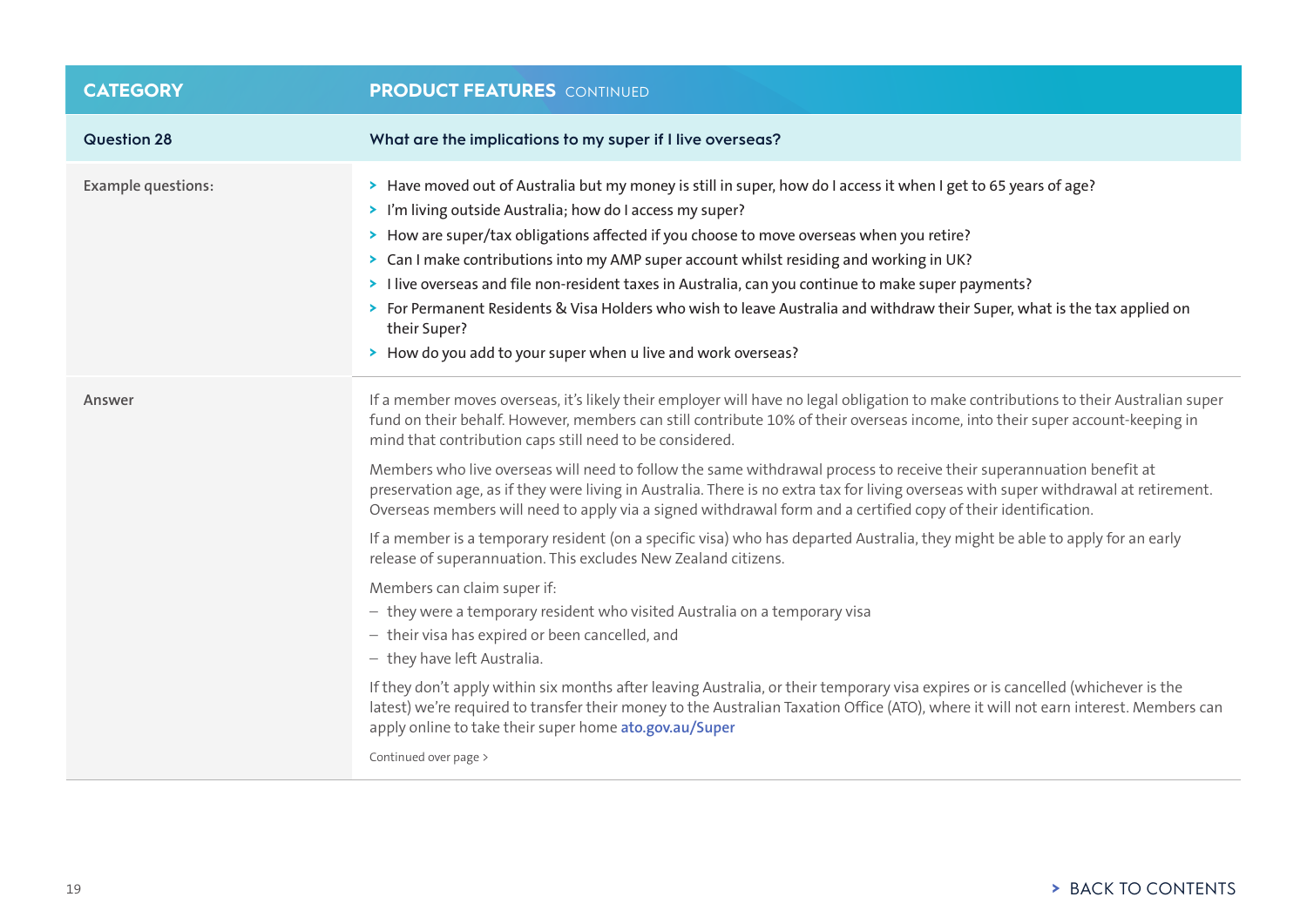| <b>CATEGORY</b>           | <b>PRODUCT FEATURES</b> CONTINUED                                                                                                                                                                                                                                                                                                                                                                                                                                                                                                                                                                                                                                                                                                                                                                                                                                                                                                                     |
|---------------------------|-------------------------------------------------------------------------------------------------------------------------------------------------------------------------------------------------------------------------------------------------------------------------------------------------------------------------------------------------------------------------------------------------------------------------------------------------------------------------------------------------------------------------------------------------------------------------------------------------------------------------------------------------------------------------------------------------------------------------------------------------------------------------------------------------------------------------------------------------------------------------------------------------------------------------------------------------------|
| Question 28 continued     | What are the implications to my super if I live overseas?                                                                                                                                                                                                                                                                                                                                                                                                                                                                                                                                                                                                                                                                                                                                                                                                                                                                                             |
| <b>Example questions:</b> | > Have moved out of Australia but my money is still in super, how do I access it when I get to 65 years of age?<br>> I'm living outside Australia; how do I access my super?<br>> How are super/tax obligations affected if you choose to move overseas when you retire?<br>> Can I make contributions into my AMP super account whilst residing and working in UK?<br>> I live overseas and file non-resident taxes in Australia, can you continue to make super payments?<br>> For Permanent Residents & Visa Holders who wish to leave Australia and withdraw their Super, what is the tax applied on<br>their Super?<br>> How do you add to your super when u live and work overseas?                                                                                                                                                                                                                                                             |
| Answer                    | The payment of a temporary resident's superannuation benefit is called a Departing Australian Superannuation Payment (DASP).<br>This is how the process works from application to payment:<br>- members can lodge an application online on the ATO website<br>- the ATO will then forward their details to us<br>- we will contact the member for more information, including bank details for payment<br>- the benefit can then be released to the member, withholding tax will be automatically deducted.<br>Australian superannuation funds are required to withhold tax when making a DASP payment to a former temporary resident.<br>The withholding tax rates for DASPs outlined by the ATO are:<br>- 0% for the tax-free component<br>- 35% for a taxed element of a taxable component<br>- 45% for an untaxed element of a taxable component (public sector funds)<br>- 65% on the taxed and untaxed elements for all working holiday makers. |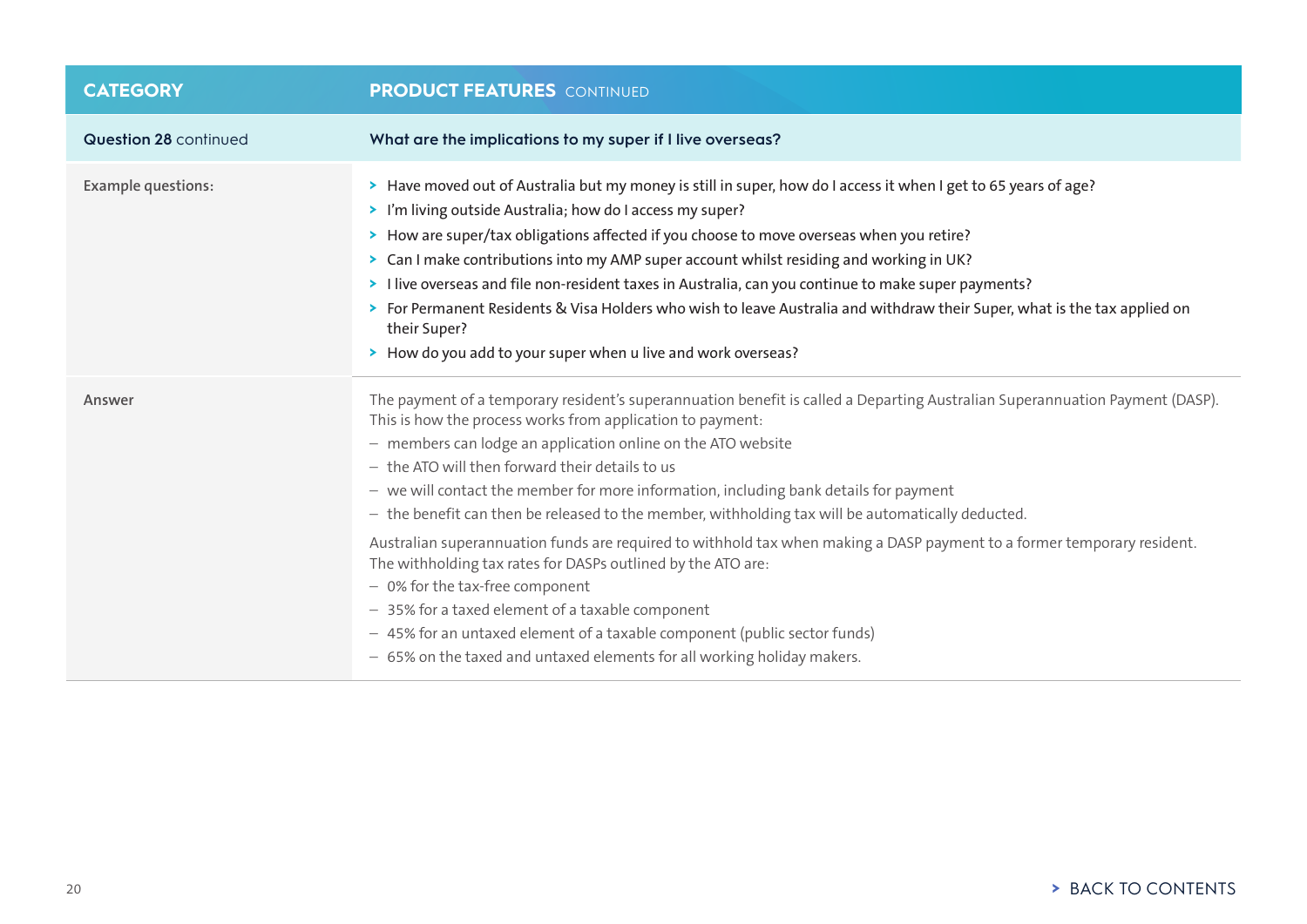| <b>CATEGORY</b>           | <b>PRODUCT FEATURES</b> CONTINUED                                                                                                                                                                                                                                                                                                                                                                               |
|---------------------------|-----------------------------------------------------------------------------------------------------------------------------------------------------------------------------------------------------------------------------------------------------------------------------------------------------------------------------------------------------------------------------------------------------------------|
| <b>Question 29</b>        | Can you provide more information on switching?                                                                                                                                                                                                                                                                                                                                                                  |
| <b>Example questions:</b> | > What are switch costs? Does it depend on the old/new fund or is it a uniform fee?<br>> Please explain 'switching' and at what stage is the account no longer viable and should be closed and withdrawn?                                                                                                                                                                                                       |
| Answer                    | Members can switch between investment options at any time, and there are no switching fees for doing so - however<br>transaction costs may be incurred. Once we've received an investment option switch request it can't be cancelled. We can only<br>process one transaction per day, per account.                                                                                                             |
|                           | Additional requests received on the same day will generally be processed on the next business day, although there may be<br>circumstances beyond our control that could delay processing the request.                                                                                                                                                                                                           |
|                           | Members may change their investment options at any time via My AMP, their secure online account at amp.com.au or via the<br>My AMP app. Before switching, we recommend members speak to their financial adviser.                                                                                                                                                                                                |
|                           | The management fees and costs for all investment options available for AMP super are in the Investment Guide Fact sheet:<br>amp.com.au/content/dam/amp/digitalhub/common/Documents/Super/ProductInfo/sg_invguide.pdf                                                                                                                                                                                            |
| Question 30               | How do I apply for a single pension?                                                                                                                                                                                                                                                                                                                                                                            |
| Example question:         | > Can I apply for single pension even I'm in a couple?                                                                                                                                                                                                                                                                                                                                                          |
| Answer                    | When applying for a pension there are income and asset tests that are taken into consideration. Services Australia provides<br>information about these, including:                                                                                                                                                                                                                                              |
|                           | - Relationship status, which can determine if a member will get a payment, the type of payment and the amount.                                                                                                                                                                                                                                                                                                  |
|                           | - If the member has a partner, as their income and assets may affect the payment. Members are considered a member of a<br>couple if they're married, in a registered relationship or in a de facto relationship. They also may still be considered to be a<br>couple if they're not physically living with their partner. For example, if the partner lives away for work, like military or oil<br>rig workers. |
|                           | To read more on this, visit: Your relationship status - Services Australia                                                                                                                                                                                                                                                                                                                                      |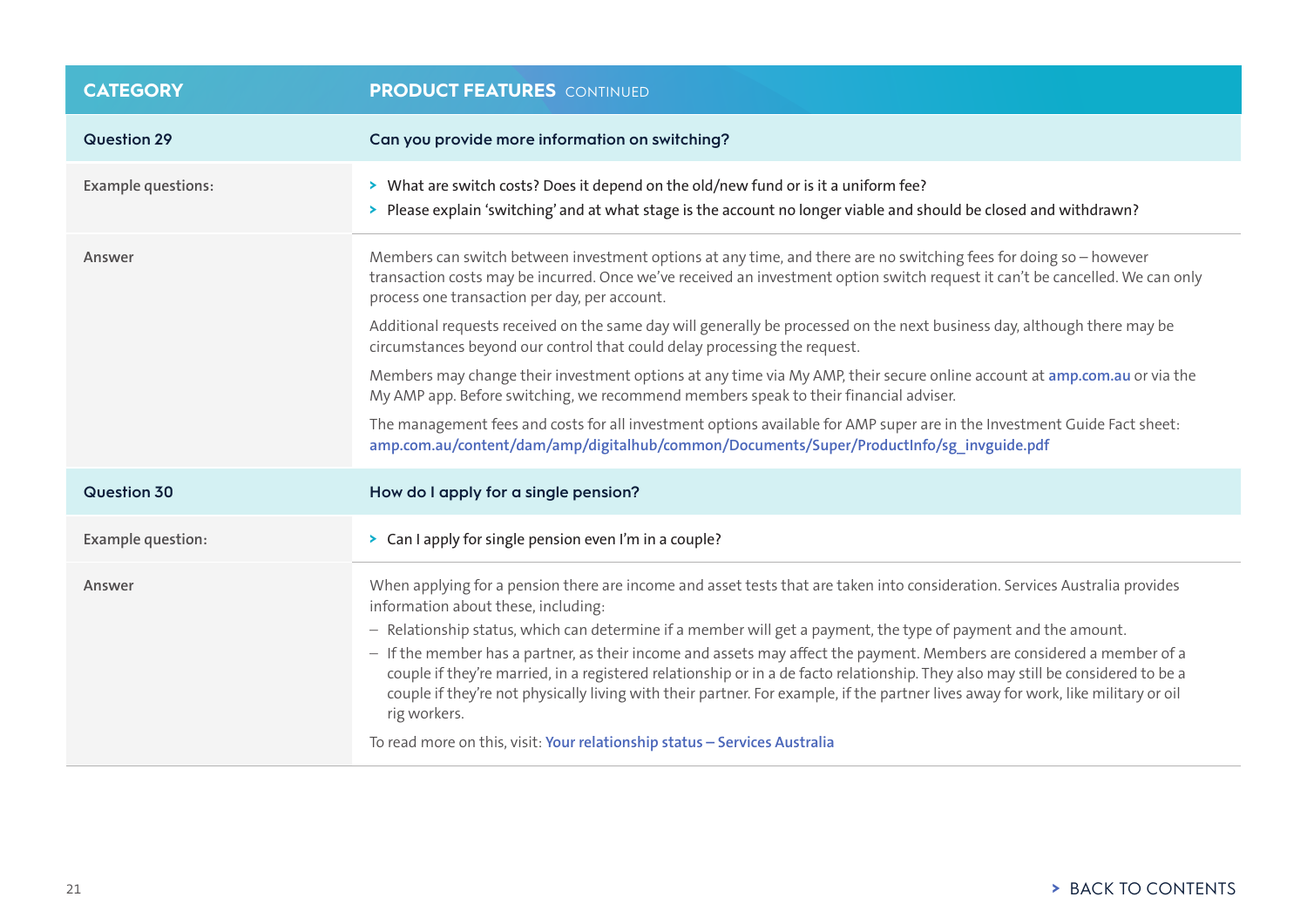| <b>CATEGORY</b>          | <b>PRODUCT FEATURES</b> CONTINUED                                                                                                                                                                                                                                                                                                                                                                                                                                   |
|--------------------------|---------------------------------------------------------------------------------------------------------------------------------------------------------------------------------------------------------------------------------------------------------------------------------------------------------------------------------------------------------------------------------------------------------------------------------------------------------------------|
| <b>Question 31</b>       | When will you launch a lifeStage option for members born in the 2000's?                                                                                                                                                                                                                                                                                                                                                                                             |
| <b>Example question:</b> | > When will you launch an investment fund for new members born in the 2000's (rather than combining them with people born<br>in the 1990's who are already 30 years old not in their 20's)?                                                                                                                                                                                                                                                                         |
| Answer                   | The objectives, investment strategies, targets and benchmarks for the members born in the 1990's and later are all the same.<br>We're proposing to amend the name of the 'AMP MySuper 1990's' to 'AMP MySuper 1990's plus' to reflect the wider age category.<br>This change will be implemented later in 2022.                                                                                                                                                     |
| <b>Question 32</b>       | Can you provide more information about super contributions?                                                                                                                                                                                                                                                                                                                                                                                                         |
| Example question:        | > How do I pay into my super (lump sum or regular direct debit) and how much can I pay tax free per year?                                                                                                                                                                                                                                                                                                                                                           |
| Answer                   | Employers are legally required to make contributions to their employees' super. The current rate is 10% of an employee's pay,<br>which is set to increase to 10.5% on 1 July this year.                                                                                                                                                                                                                                                                             |
|                          | Members looking to voluntarily contribute more into their super beyond the compulsory employer contributions, can consider<br>salary sacrificing. This is where a specified amount is deducted from pre-income tax directly into their super and is usually<br>organised through an employer's payroll or HR office. Other things to consider before deciding to salary sacrifice are here:<br>amp.com.au/superannuation/super-contributions/salary-sacrifice-super |
|                          | Members can also make a post-tax (non-concessional) contribution into their super and claim a tax deduction at the end of the<br>year. Paying into super as a lump sum can be made via BPAY.                                                                                                                                                                                                                                                                        |
|                          | There is also a new catch-up contributions scheme. This is where any unused contribution amounts from the cap of the<br>2018-2019 financial year onwards will be added to a member's current contributions. The unused amount will carry over for five<br>years and then expire.                                                                                                                                                                                    |
|                          | To understand how the catch-up contribution scheme works in detail, here is some more information:<br>amp.com.au/insights/grow-my-wealth/catch-up-concessional-contributions                                                                                                                                                                                                                                                                                        |
|                          | The annual concessional cap this year has increased to \$27,500 plus any unused cap that's been carried forward. The actual<br>amount for each member is available in their MyGov online account.                                                                                                                                                                                                                                                                   |
|                          | SignatureSuper members can talk to one of our super coaches at no additional cost. Learn more and book: amp.com.au/shc                                                                                                                                                                                                                                                                                                                                              |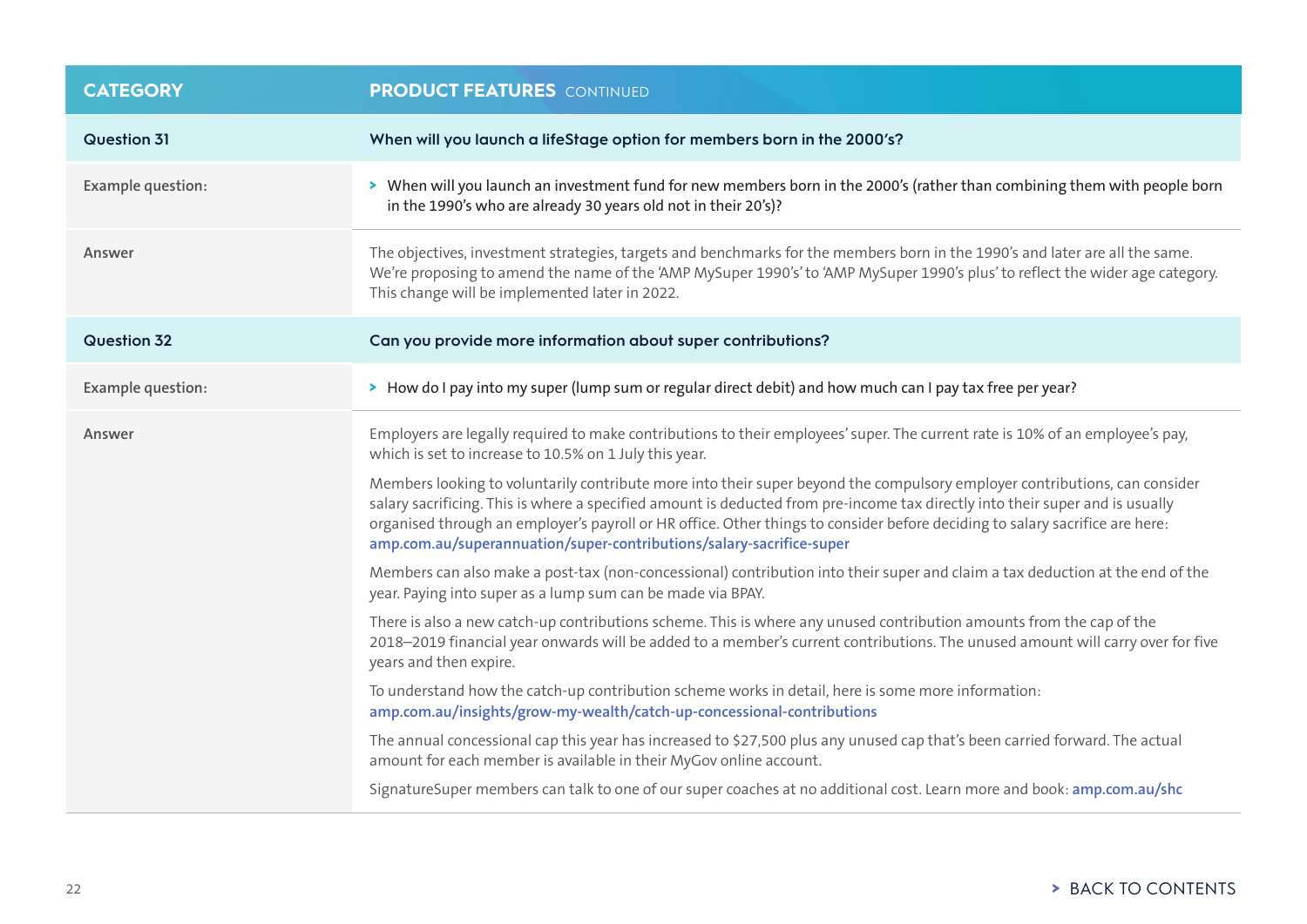| <b>CATEGORY</b>           | <b>PRODUCT FEATURES</b> CONTINUED                                                                                                                                                                                                                                                                                                                                                                                                                                                                                                                                                                                                                                                             |
|---------------------------|-----------------------------------------------------------------------------------------------------------------------------------------------------------------------------------------------------------------------------------------------------------------------------------------------------------------------------------------------------------------------------------------------------------------------------------------------------------------------------------------------------------------------------------------------------------------------------------------------------------------------------------------------------------------------------------------------|
| Question 33               | How to I establish a retirement account?                                                                                                                                                                                                                                                                                                                                                                                                                                                                                                                                                                                                                                                      |
| Example question:         | > How do I set up a superannuation retirement account?                                                                                                                                                                                                                                                                                                                                                                                                                                                                                                                                                                                                                                        |
| Answer                    | Members of our SignatureSuper product, can have a complimentary chat with an AMP retirement specialist. These advisers can<br>help you understand the options available to you and how to strategically plan for your retirement. North or platform members<br>can speak with their adviser.                                                                                                                                                                                                                                                                                                                                                                                                  |
|                           | There are two pension products offered within AMP: account based / allocated pension or transition to retirement pension.<br>Members should consider their circumstances and seek financial advice before deciding on a pension. More information<br>about options for allocated accounts through our platforms are available here: amp.com.au/retirement/pension-accounts and<br>members can visit amp.com.au/rhc for more information about how to speak to an AMP retirement specialist.                                                                                                                                                                                                   |
| <b>Question 34</b>        | How do I transfer funds from other super accounts?                                                                                                                                                                                                                                                                                                                                                                                                                                                                                                                                                                                                                                            |
| <b>Example questions:</b> | I have been using a different superannuation fund before – is there a way of transferring savings from the previous Super fund<br>to AMP?<br>> How do I connect my other super account to my AMP account?                                                                                                                                                                                                                                                                                                                                                                                                                                                                                     |
| Answer                    | Members who think they might have lost or unclaimed super can log in to or create a myGov account via the Australian Taxation<br>Office (ATO). Any super registered under their name and TFN will be listed.<br>Once all the super is located, members should consider consolidating their super into one fund-this can be done through the<br>ATO portal as well. Members should consider their circumstances before deciding to consolidate, because while it provides<br>a more streamlined approach to super and avoids duplicative fees, it's important a member makes sure they don't lose any<br>benefits like insurance they may hold through their super, as they will not transfer. |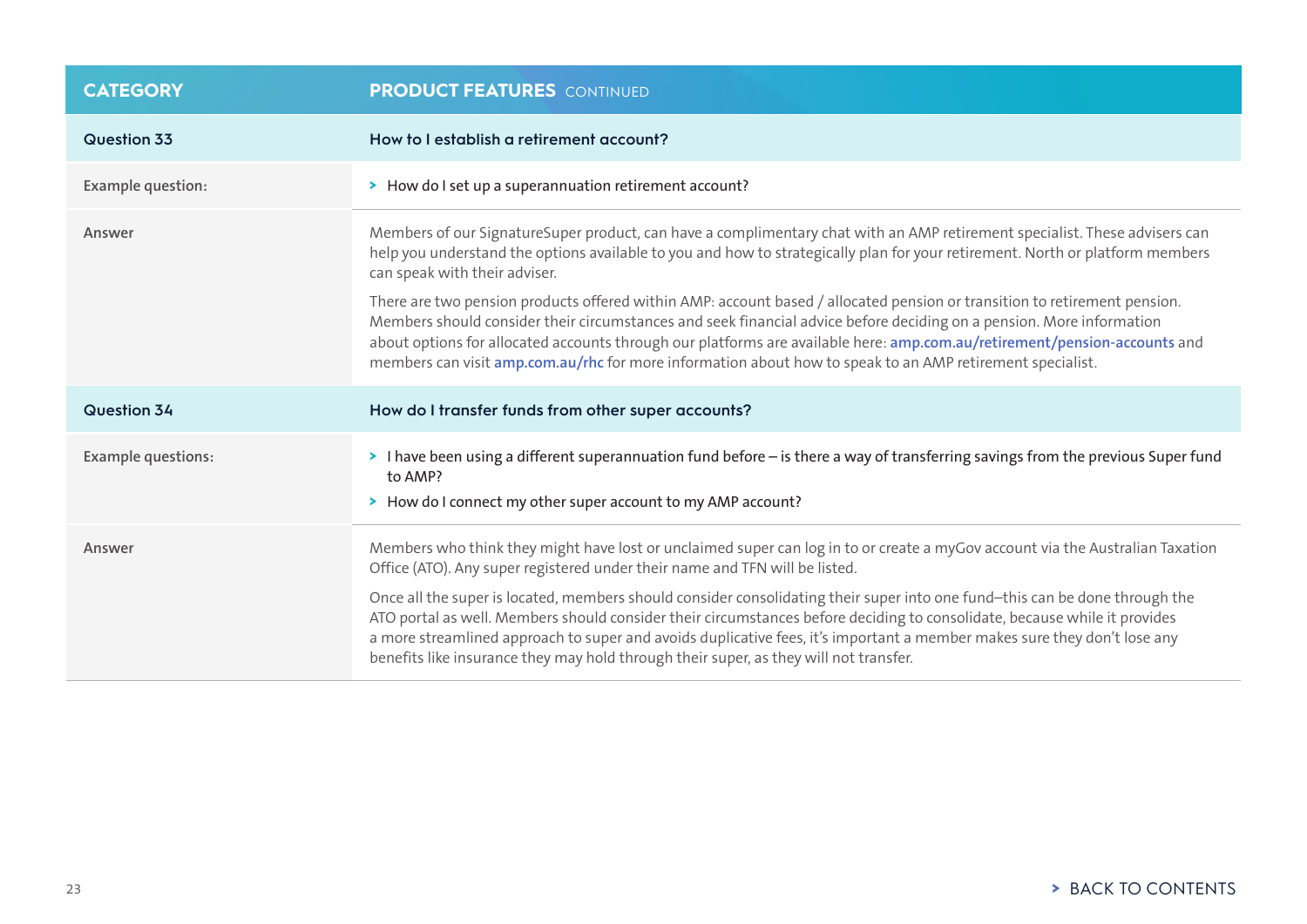| <b>CATEGORY</b>           | <b>PRODUCT FEATURES</b> CONTINUED                                                                                                                                                                                                                                                                                                                                                                                                                                                                                                   |
|---------------------------|-------------------------------------------------------------------------------------------------------------------------------------------------------------------------------------------------------------------------------------------------------------------------------------------------------------------------------------------------------------------------------------------------------------------------------------------------------------------------------------------------------------------------------------|
| Question 35               | Can I access my super funds?                                                                                                                                                                                                                                                                                                                                                                                                                                                                                                        |
| <b>Example questions:</b> | > From what age can I borrow some amount from my super?<br>> When will I be allowed access to my superannuation?                                                                                                                                                                                                                                                                                                                                                                                                                    |
| Answer                    | Generally, super is released when members reach certain conditions, including being 65 years of age or reaching their<br>preservation age and retiring. However, there could be special circumstances under which a member might access their super<br>early. This includes if they become permanently incapacitated, qualify on compassionate grounds or severe financial hardship, or<br>are the holder of an expired or cancelled temporary resident visa and have permanently departed Australia.                               |
| Question 36               | Can you provide more information about defined benefit income?                                                                                                                                                                                                                                                                                                                                                                                                                                                                      |
| Example question:         | > Is the Defined Benefit Income Stream pension guaranteed to be paid to members even in the event of a market collapse. If so,<br>who provides the guarantee?                                                                                                                                                                                                                                                                                                                                                                       |
| Answer                    | A defined-benefit plan is a guarantee of a specific benefit upon retirement. Employers may choose for a fixed benefit or a<br>formula that factors in tenure, age and average salary.<br>Since the employer is responsible for making investment decisions and managing the plan's investments, the employer assumes<br>all the investment and planning risks. Poor investment returns or assumptions and calculations can result in a capital deficit,<br>where employers will generally be required to make up for the shortfall. |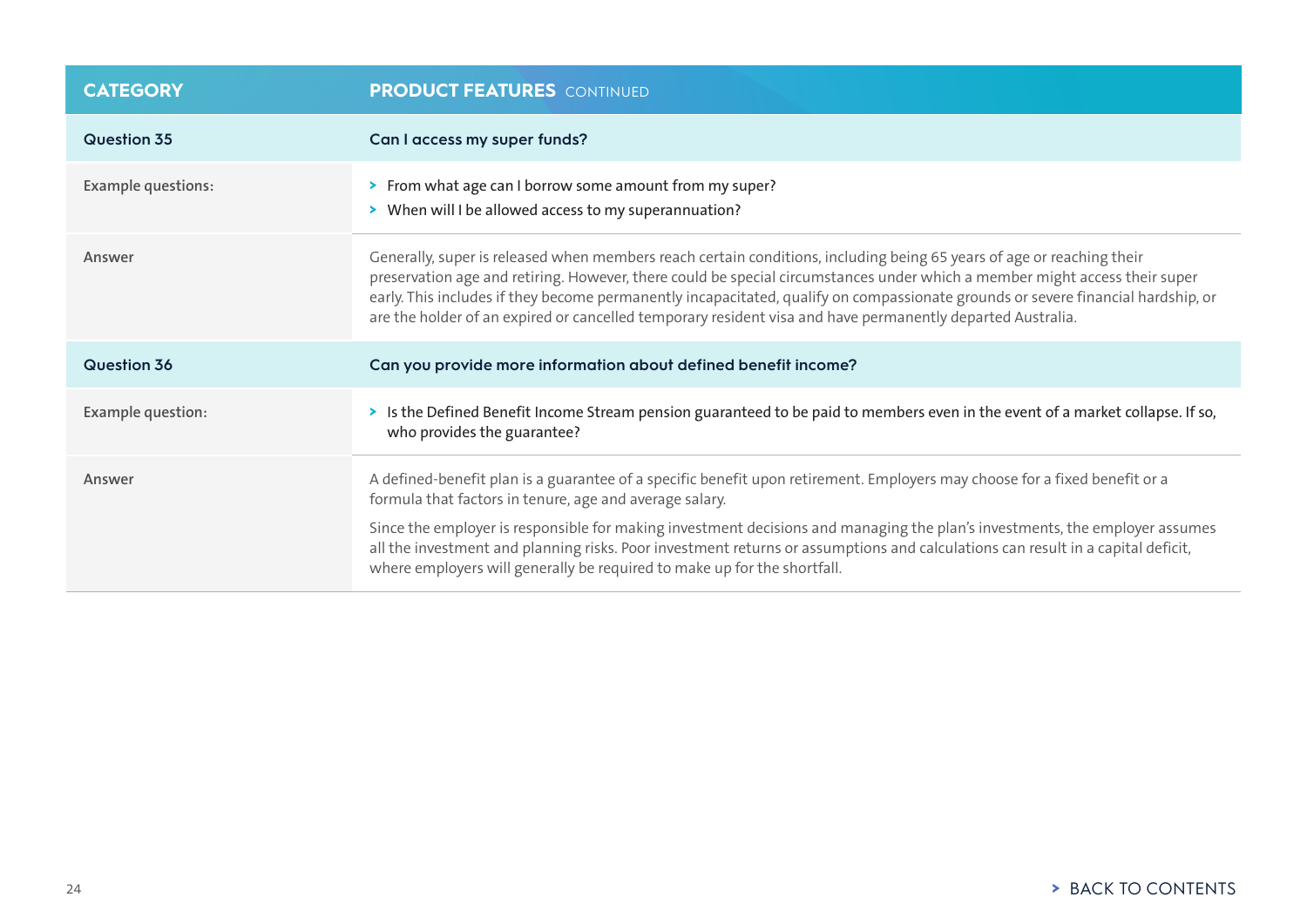<span id="page-24-0"></span>

| <b>CATEGORY</b>    | <b>RETIREMENT</b>                                                                                                                                                                                                                                                                                                                                                                                                                                                                                                                                                                        |
|--------------------|------------------------------------------------------------------------------------------------------------------------------------------------------------------------------------------------------------------------------------------------------------------------------------------------------------------------------------------------------------------------------------------------------------------------------------------------------------------------------------------------------------------------------------------------------------------------------------------|
| <b>Question 37</b> | What is the maximum amount I can have in my retirement fund?                                                                                                                                                                                                                                                                                                                                                                                                                                                                                                                             |
| Example question:  | > What is the maximum amount I can have in my retirement fund?                                                                                                                                                                                                                                                                                                                                                                                                                                                                                                                           |
| Answer             | Members who are converting their super into an account-based pension to use as income in retirement are restricted to<br>transferring up to a maximum of \$1.7 million into their pension. If they have a super balance above that, the excess will need to<br>be left in the accumulation phase (where earnings will be taxed at the concessional rate of 15%) or taken out of super completely.<br>Members who transfer their maximum amount into an account-based pension, typically won't be able to top up their pension a<br>second time, even if their balance reduces over time. |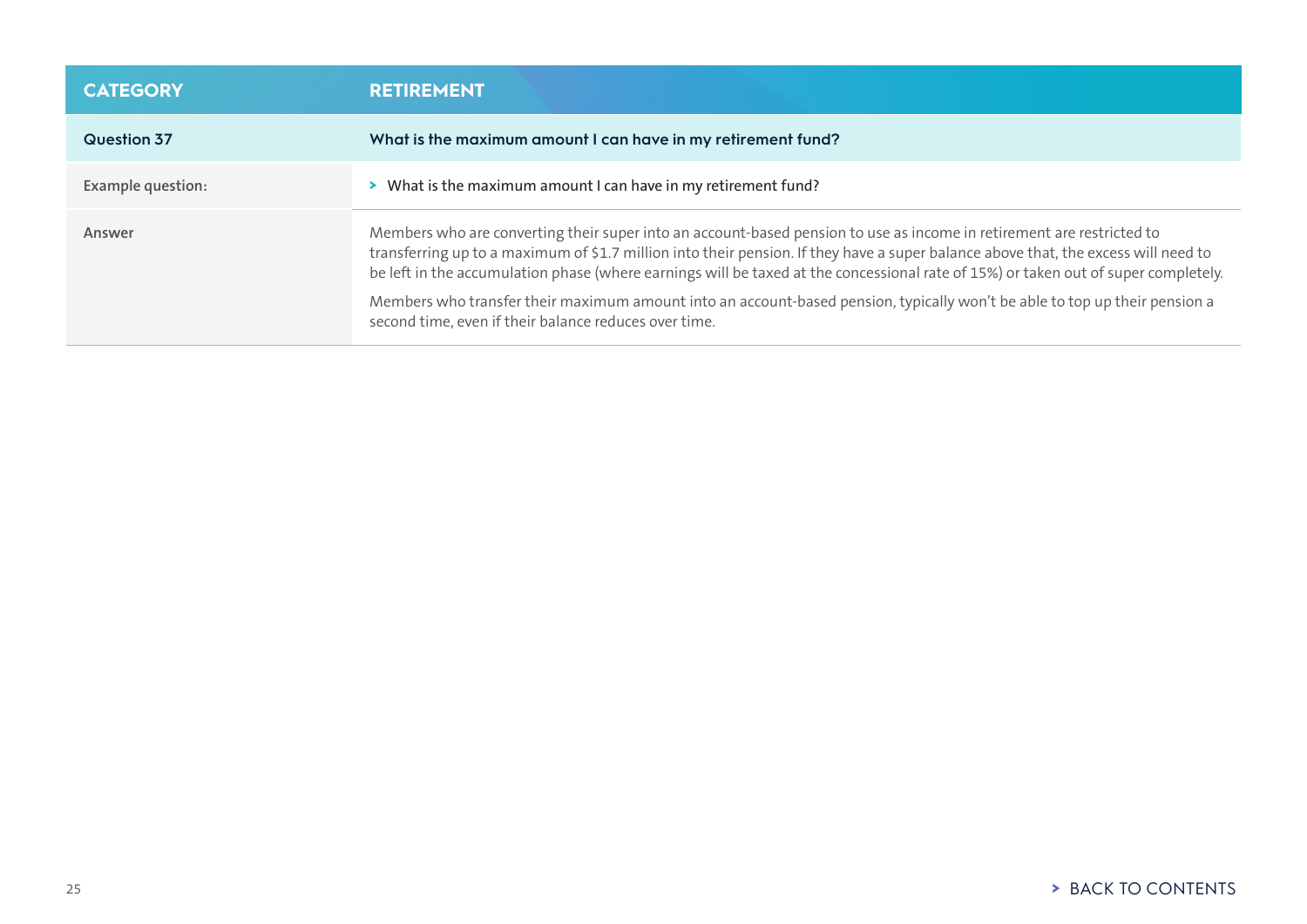| <b>CATEGORY</b>           | <b>RETIREMENT</b> CONTINUED                                                                                                                                                                                                                                                                                                                                                                                                                                                                                                                                                                                                                                                                                                                                                                                                                                                                                                                                                                                                                                                                                                                                                                                                                                                                                                                                                                                                                                                                                                                                                                                                                                                                                                                                   |
|---------------------------|---------------------------------------------------------------------------------------------------------------------------------------------------------------------------------------------------------------------------------------------------------------------------------------------------------------------------------------------------------------------------------------------------------------------------------------------------------------------------------------------------------------------------------------------------------------------------------------------------------------------------------------------------------------------------------------------------------------------------------------------------------------------------------------------------------------------------------------------------------------------------------------------------------------------------------------------------------------------------------------------------------------------------------------------------------------------------------------------------------------------------------------------------------------------------------------------------------------------------------------------------------------------------------------------------------------------------------------------------------------------------------------------------------------------------------------------------------------------------------------------------------------------------------------------------------------------------------------------------------------------------------------------------------------------------------------------------------------------------------------------------------------|
| <b>Question 38</b>        | What makes for a financially comfortable retirement?                                                                                                                                                                                                                                                                                                                                                                                                                                                                                                                                                                                                                                                                                                                                                                                                                                                                                                                                                                                                                                                                                                                                                                                                                                                                                                                                                                                                                                                                                                                                                                                                                                                                                                          |
| <b>Example questions:</b> | > How much do I need to safely retire?<br>> How much super you need to retire comfortably? How do I minimise tax on gifted investment properties to children?<br>Based on current climate what amount you require to live comfortably for a couple. What is the amount you should have in<br>superannuation today?<br>> How much is the average super fund currently in Australia when people are retired?<br>> What is an acceptable amount of money you need to retire on based on no debt and wanting to travel overseas when<br>COVID-19 is under control?<br>> How would I work out a retirement plan with \$400,000 in super?                                                                                                                                                                                                                                                                                                                                                                                                                                                                                                                                                                                                                                                                                                                                                                                                                                                                                                                                                                                                                                                                                                                           |
| Answer                    | The Association of Super Funds Australia (ASFA) provide a benchmark of what they consider to be a comfortable retirement based<br>on certain circumstances here: amp.com.au/retirement/prepare-to-retire/retirement-money-needs. AMP's annual statement<br>show a trajectory of how our member is tracking towards these ASFA retirement standards.<br>Working out how much is enough for retirement depends on many factors, such as lifestyle, plans for the future, and the number<br>of years spent in retirement. We recommend the following steps:<br>- Retirement calculator: Try our retirement calculators, available free online at amp.com.au/retirement. The retirement<br>calculator indicates whether there's a shortfall between how much the user is estimated to have and how much they'll need<br>in retirement. This can help them start to put a plan in place to address any gaps.<br>- Retirement health check: AMP super members can request one of our advisers conduct a retirement health check or a<br>transition to retirement conversation - this will help them better understand their situation and options available. There are<br>no additional costs for these services.<br>- Speak to an adviser: we encourage members to speak to their financial adviser, if they have one.<br>- Contact us: particularly for members over 50 years of age who have not considered what income they may need in retirement<br>or made plans to meet their retirement goals.<br>More information about average superannuation balances across age groups is available here:<br>How Much Super Should I Have At My Age? - AMP<br>We would recommend speaking to an adviser or tax accountant about gifted investments and minimising tax. |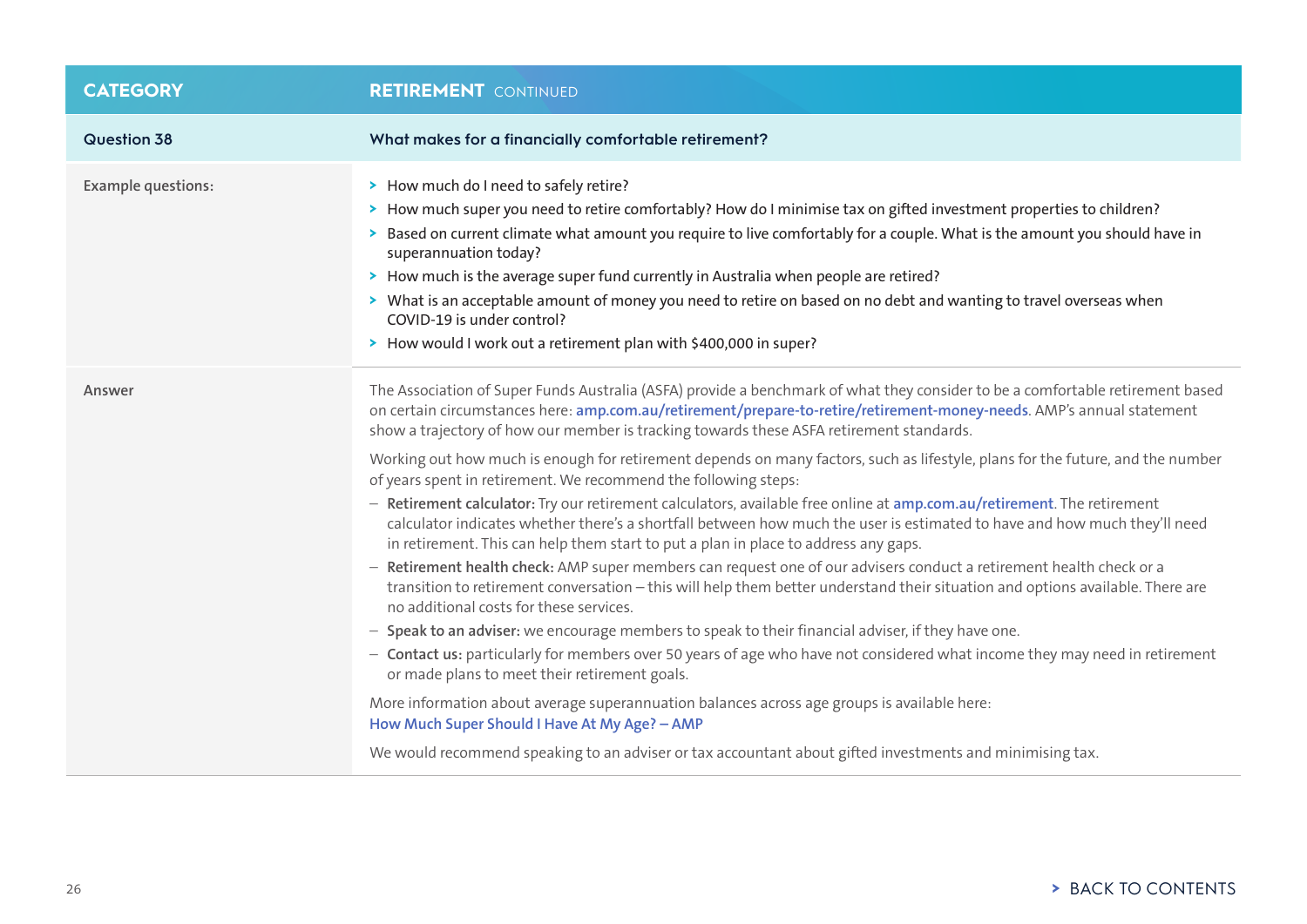| <b>CATEGORY</b>           | <b>RETIREMENT</b> CONTINUED                                                                                                                                                                                                                                                |
|---------------------------|----------------------------------------------------------------------------------------------------------------------------------------------------------------------------------------------------------------------------------------------------------------------------|
| <b>Question 39</b>        | I would like to know about how to plan for retirement.                                                                                                                                                                                                                     |
| <b>Example questions:</b> | > How can I start my transition to retirement when I reach 60 years old?<br>> I would like to know about retirement strategy.                                                                                                                                              |
| Answer                    | AMP's retirement health check service is designed to help AMP Super Fund members make sure they understand all the<br>retirement options available. To book, contact 1800 021 466.<br>We recommend those who don't have an AMP super account speak to a financial adviser. |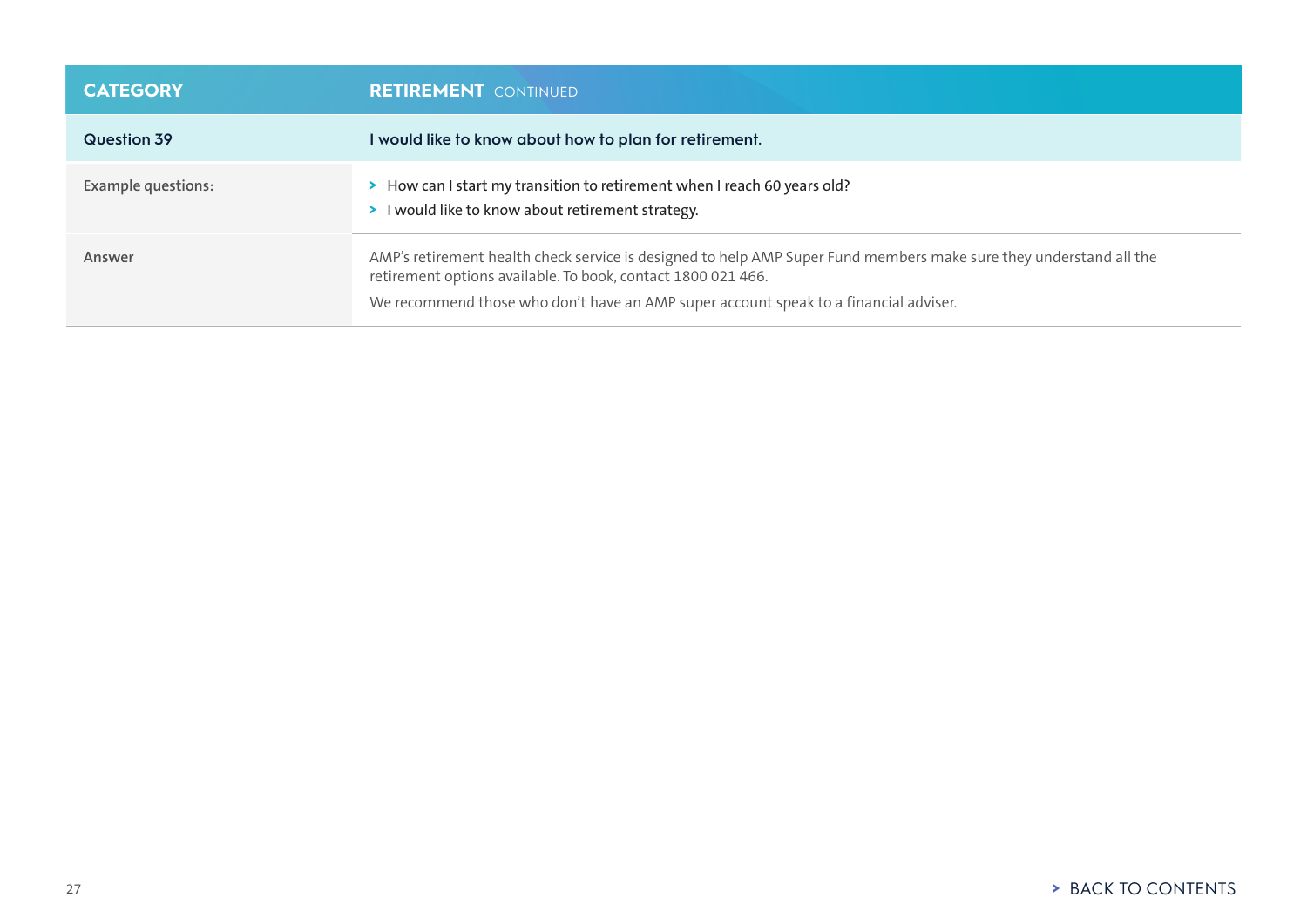<span id="page-27-0"></span>

| <b>CATEGORY</b>           | <b>SELF-MANAGED SUPER FUNDS (SMSFs)</b>                                                                                                                                                                                        |
|---------------------------|--------------------------------------------------------------------------------------------------------------------------------------------------------------------------------------------------------------------------------|
| Question 40               | Why are industry or self-managed super funds becoming more popular?                                                                                                                                                            |
| <b>Example questions:</b> | > Why are industry or self-managed super funds becoming more popular?<br>> What return rate of a regular super account would be required to outperform the typical (average) SMSF?                                             |
| Answer                    | A self-managed superannuation fund (SMSF) is a super fund where you're in control. You're not only a member, but also a trustee.<br>You choose the investment strategy and manage the investments.                             |
|                           | An SMSF is flexible enough to allow you to invest in different assets like property, private companies, and international assets.                                                                                              |
|                           | An SMSF can have up to four members. Pooling your funds to build up the balance can give your SMSF more investment options.<br>You will find more information here: amp.com.au/superannuation/self-managed-super/right-for-you |
|                           | SMSFs are not suitable for everyone as they require more active choices and attract different fees and costs.                                                                                                                  |
|                           | AMP super members can book a complimentary chat with a super coach, who can provide information about the benefits and<br>features of an industry, SMSF and retail super fund. To book and learn more, visit amp.com.au/SMSF   |
|                           | AMP's Simplifying Investing podcast also includes an episode focused on SMSF's titled 'Is a self-managed super fund right for<br>you?'. Access the podcast and find out more here: amp.com.au/insights/podcast-series          |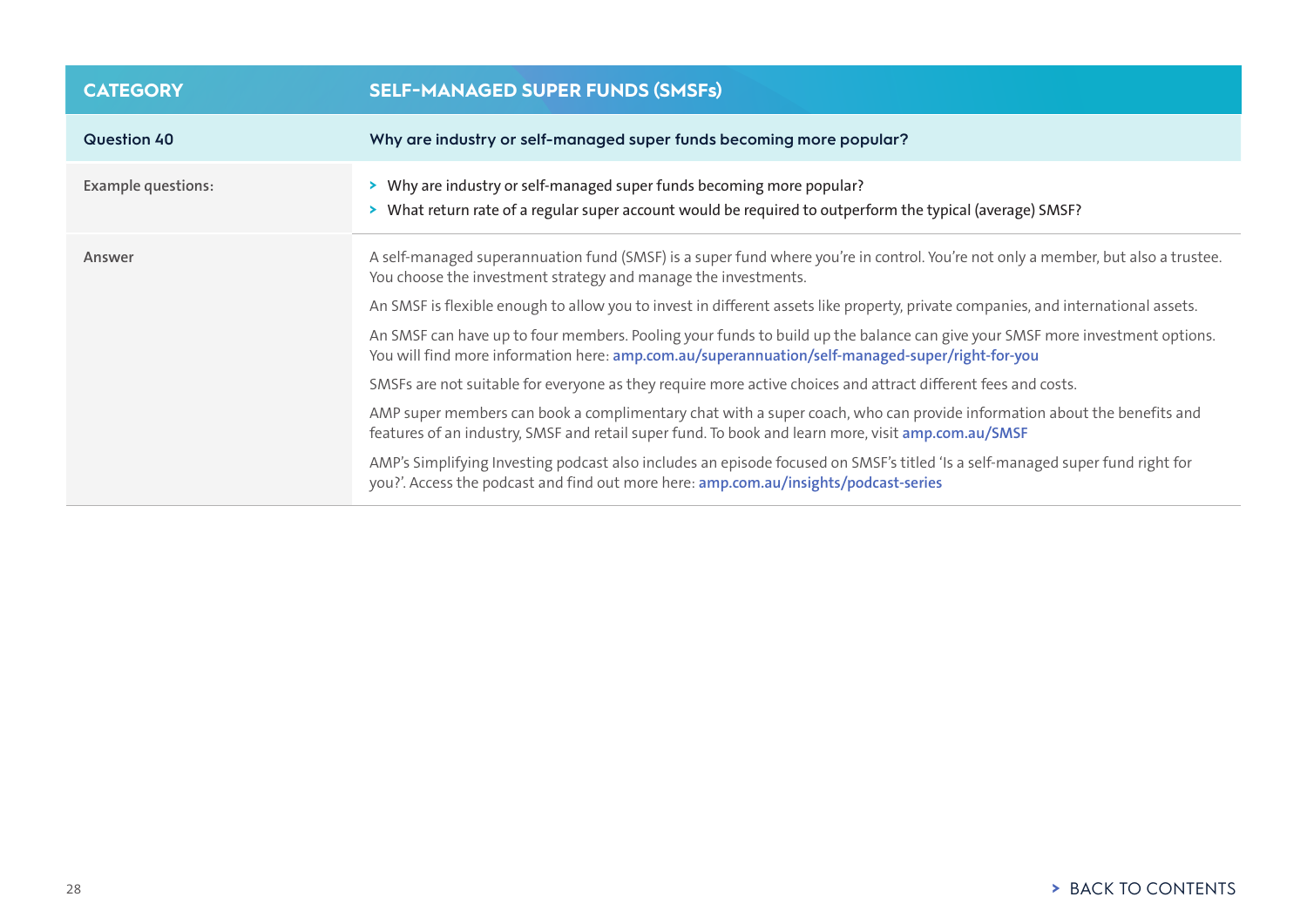<span id="page-28-0"></span>

| <b>CATEGORY</b>           | <b>SUPER - GENERAL</b>                                                                                                                                                                                                                                                                                                                                                                                                                               |
|---------------------------|------------------------------------------------------------------------------------------------------------------------------------------------------------------------------------------------------------------------------------------------------------------------------------------------------------------------------------------------------------------------------------------------------------------------------------------------------|
| <b>Question 41</b>        | Where can I find out more about superannuation regulations?                                                                                                                                                                                                                                                                                                                                                                                          |
| <b>Example questions:</b> | > Where is the best online summary of today's superannuation rules that is available that you can recommend?<br>> Do you know if the federal government are going to continue with the 50% minimum draw down on allocated pensions?                                                                                                                                                                                                                  |
| Answer                    | The latest changes and updates about super regulations are available on our super changes web page:<br>amp.com.au/superannuation/super-basics/super-changes                                                                                                                                                                                                                                                                                          |
|                           | Members can also access notifications here: amp.com.au/superannuation/amp-super-member-notifications                                                                                                                                                                                                                                                                                                                                                 |
|                           | The following government sponsored sites are also helpful:<br>- ato.gov.au/individuals/super/<br>- moneysmart.gov.au/how-super-works.                                                                                                                                                                                                                                                                                                                |
|                           | Superannuation rules tend to change often, so it's good to check back to these websites regularly. In response to the COVID-19<br>crisis, the Federal Government has granted a temporary 50% reduction in the minimum pension drawdown for 2020-21. The<br>regulations supporting this measure were registered on 24 June 2021. This means that people can continue to take advantage of<br>the 50% temporary drawdown reduction until 30 June 2022. |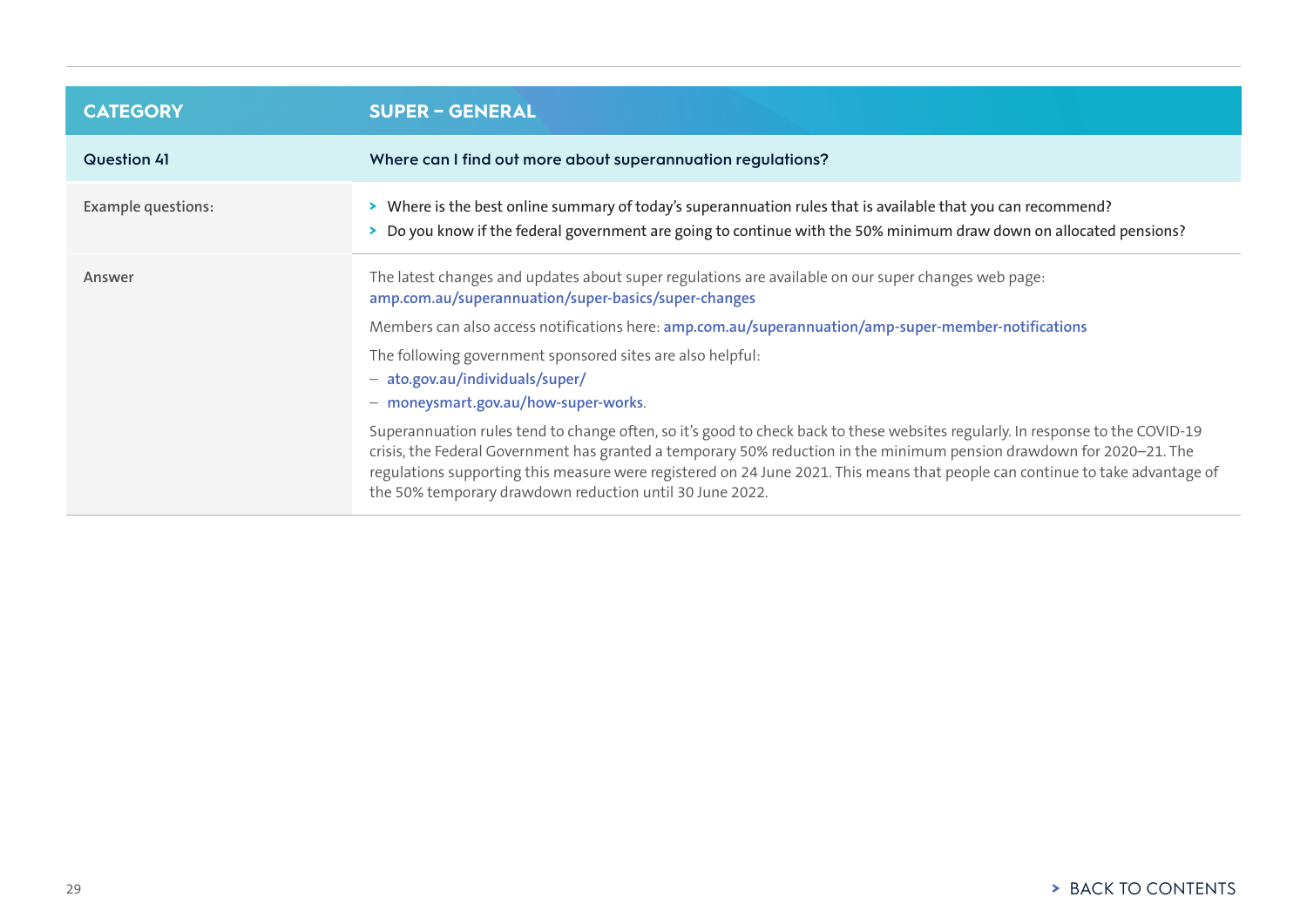<span id="page-29-0"></span>

| <b>CATEGORY</b>           | <b>SUPPORT SERVICES</b>                                                                                                                                                                                                                                                                                                                                                                                                                                                               |
|---------------------------|---------------------------------------------------------------------------------------------------------------------------------------------------------------------------------------------------------------------------------------------------------------------------------------------------------------------------------------------------------------------------------------------------------------------------------------------------------------------------------------|
| <b>Question 42</b>        | What are the qualifications of super coaches?                                                                                                                                                                                                                                                                                                                                                                                                                                         |
| Example question:         | > Are the Super "coaches" degree qualified? Licenced financial advisers? Keeping up with their 40+ hours CPD and 20+ hours of<br>CPE requirements?                                                                                                                                                                                                                                                                                                                                    |
| Answer                    | All our super coaches are RG 146 Superannuation certified, which is a certification designed specifically for the superannuation<br>industry and satisfies the ASIC requirements for the provision of general advice in superannuation.<br>However, they are not licensed financial advisers - fully-fledged financial advisers are able to provide tailored financial advice<br>based on their clients' personal circumstances across a wide range of topics and financial products. |
| Question 43               | Can I select my financial adviser?                                                                                                                                                                                                                                                                                                                                                                                                                                                    |
| <b>Example questions:</b> | > Our AMP Financial Advisor retired, and our portfolio was given to someone else without consultation with us. Could of we<br>have a choice as to who our portfolio went to? Someone closer to us?<br>> Why have I had 4 advisers in 3 years?                                                                                                                                                                                                                                         |
| Answer                    | Yes. When a financial adviser retires, they usually handover their client accounts to a new adviser. This handover should be<br>communicated with their clients.<br>Members can always find another adviser using our FindAnAdviser search engine: amp.com.au/wps/portal/au/FindAnAdviser                                                                                                                                                                                             |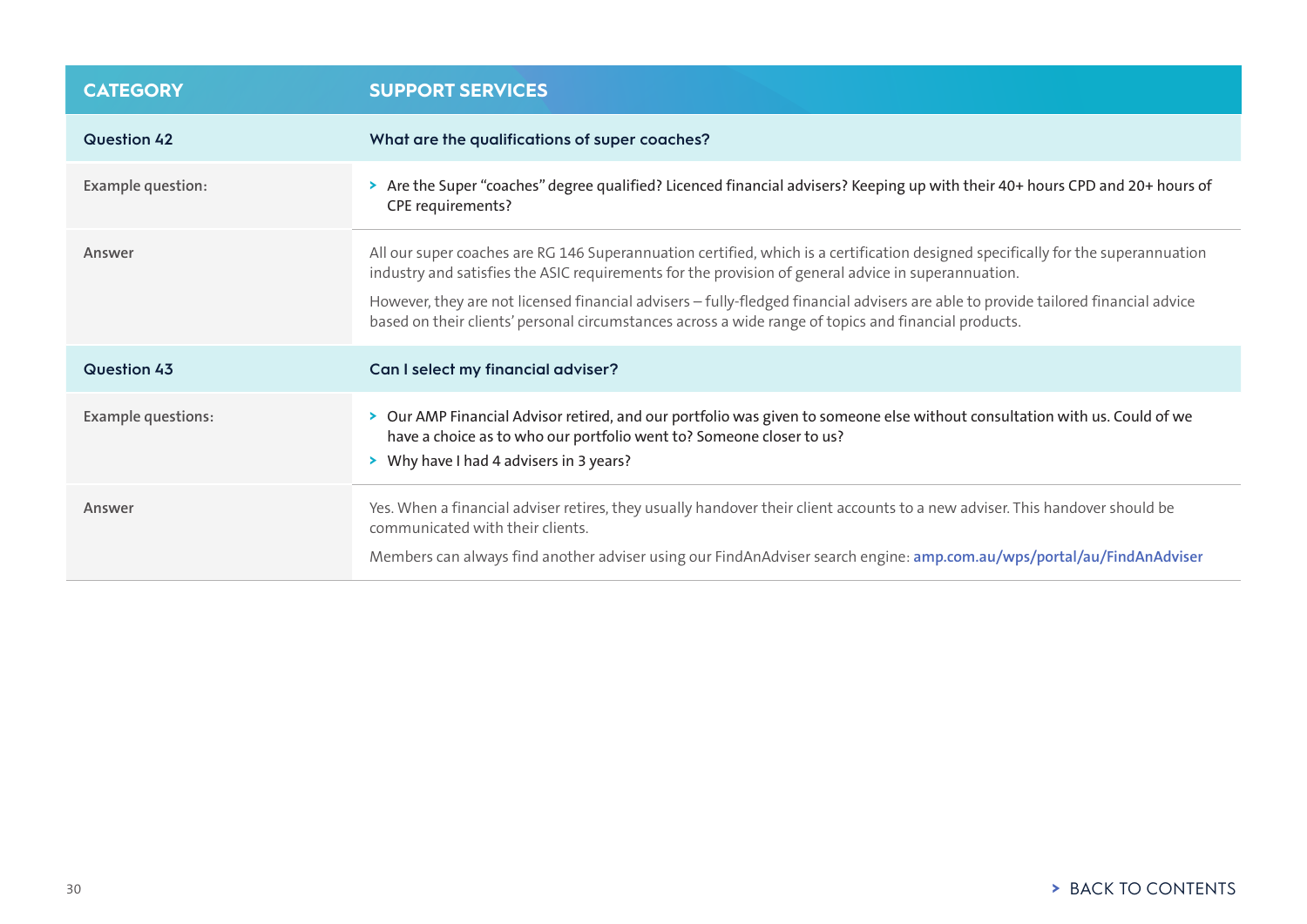| <b>CATEGORY</b>          | <b>SUPPORT SERVICES</b> CONTINUED                                                                                                                                                                                                                                                                                                                                                                                                                                                                                                                     |
|--------------------------|-------------------------------------------------------------------------------------------------------------------------------------------------------------------------------------------------------------------------------------------------------------------------------------------------------------------------------------------------------------------------------------------------------------------------------------------------------------------------------------------------------------------------------------------------------|
| Question 44              | When do I pay advice fees?                                                                                                                                                                                                                                                                                                                                                                                                                                                                                                                            |
| Example question:        | > What does the financial adviser allocated to the super account do to earn his fee? Mine calls me in for 1 meeting a year and<br>apart from that has no contact with me. Should an adviser be more involved more to earn his fee? What is the average cost of<br>financial planner?                                                                                                                                                                                                                                                                  |
| Answer                   | Financial advisers should discuss their fees with you at the outset and provide a fee disclosure document clearly stating what<br>their fees are and what they do to earn that fee before an official client-adviser relationship commences. There should be no fees<br>charged if there is no service provided.                                                                                                                                                                                                                                      |
|                          | For advice provided on your superannuation with AMP, also known as intra-fund advice, this service is usually charged through<br>the fund, which means the advice fee is not an out-of-pocket expense.                                                                                                                                                                                                                                                                                                                                                |
|                          | Nevertheless, financial advisers should be working closely with you to understand your current situation, financial goals,<br>appetite for risk and preference of investments. Using this information, they'll develop a tailor-made financial plan documented<br>in a statement of advice, detailing each recommendation and strategy, so the steps to achieving your financial goals are<br>clearly outlined. Advisers may also help implement the agreed advice, including administrative tasks such as completing and<br>submitting applications. |
|                          | MoneySmart (government-based site) gives a good insight into what fee structures that advisers have and how they typically<br>charge you for their services: moneysmart.gov.au/financial-advice/financial-advice-costs                                                                                                                                                                                                                                                                                                                                |
| <b>Question 45</b>       | <b>Information from AMP?</b>                                                                                                                                                                                                                                                                                                                                                                                                                                                                                                                          |
| <b>Example question:</b> | > This is first time I've heard from anyone for 2 years I had to ring to see if I still had super why is there not statements quarterly<br>or even annual.                                                                                                                                                                                                                                                                                                                                                                                            |
| Answer                   | AMP generate annual statements for their super products which are provided to members and are considered an important<br>touch point with our members. Statements can also be accessed through My AMP via amp.com.au or the My AMP app. Members<br>can contact us on 131 267 to make sure they're set up to receive their annual statements.                                                                                                                                                                                                          |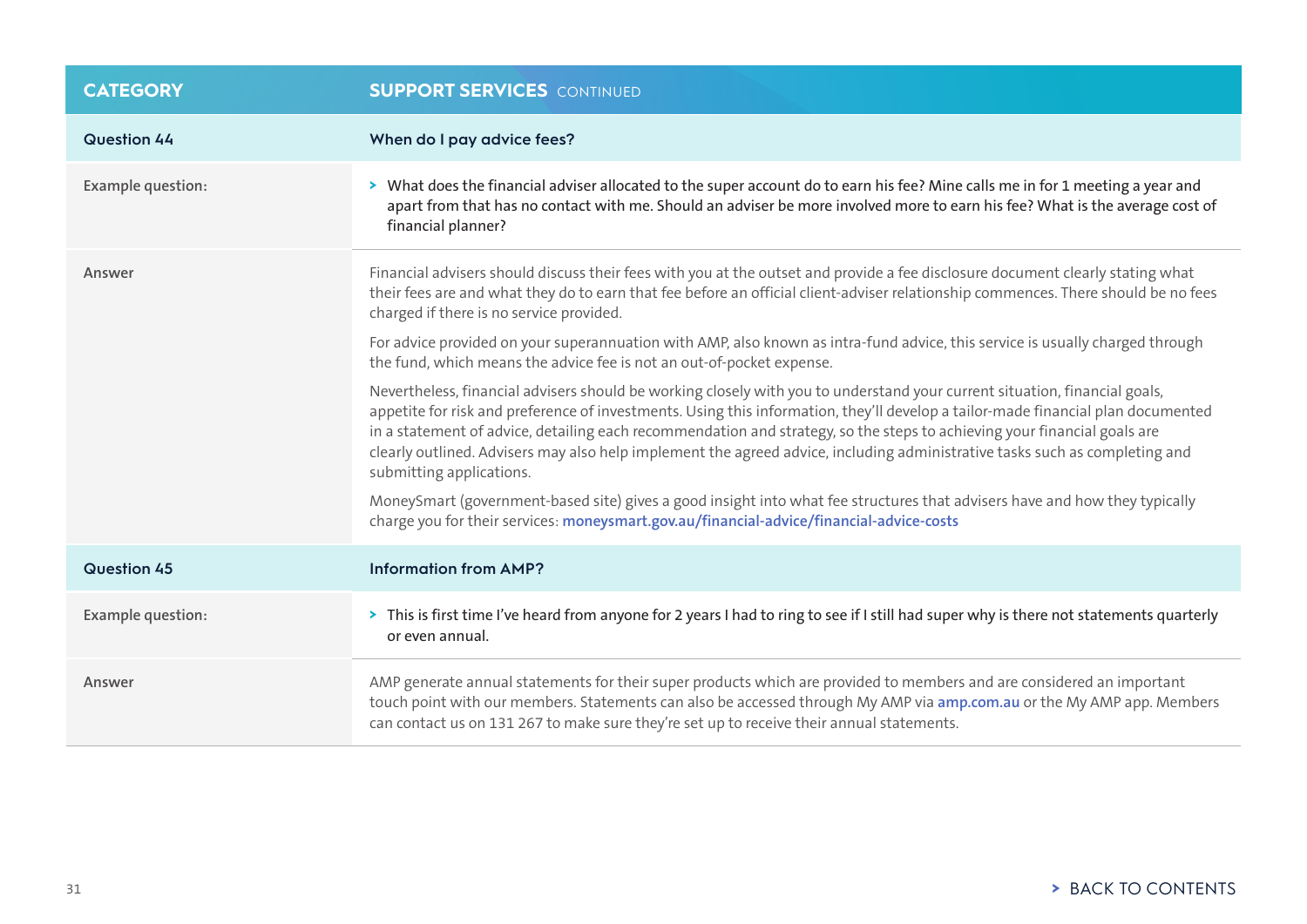| <b>CATEGORY</b>   | <b>SUPPORT SERVICES</b> CONTINUED                                                                                                                                                                                                                         |
|-------------------|-----------------------------------------------------------------------------------------------------------------------------------------------------------------------------------------------------------------------------------------------------------|
| Question 46       | Cost of services?                                                                                                                                                                                                                                         |
| Example question: | > Are the free services that Ilaine mentioned – eg, Health Check and Retirement Planning – also available to those in the Wrap<br>Account product?                                                                                                        |
| Answer            | These services are free for members of AMP Super Fund.<br>Members of AMP wrap products can speak with their adviser. They can get in touch with the North Contact Centre on<br>1800 667 841 to find out more about their adviser circumstances if needed. |

### **In this document:**

'Our / we' means AMP group entities which may include AWM Services, AMP Capital, NMMT Limited, N.M. Super

'N.M. Super' or 'Trustee' means N.M. Superannuation Proprietary Limited (ABN 31 008 428 322, AFSL No. 234654)

'AMP Capital' means AMP Capital Investors Limited (ABN 59 001 777 591, AFSL No. 232497)

'AMP Limited' means AMP Limited (ABN 49 079 354 519)

'AMP Life' means AMP Life Limited (ABN 84 079 300 379, AFSL No. 233671) and is part of the Resolution Life Group

'AWM Services' means AWM Services Pty Ltd (ABN 15 139 353 496, AFSL No. 366121)

'NMMT Limited' means NMMT Limited (ABN 42 058 835 573, AFSL No. 234653)